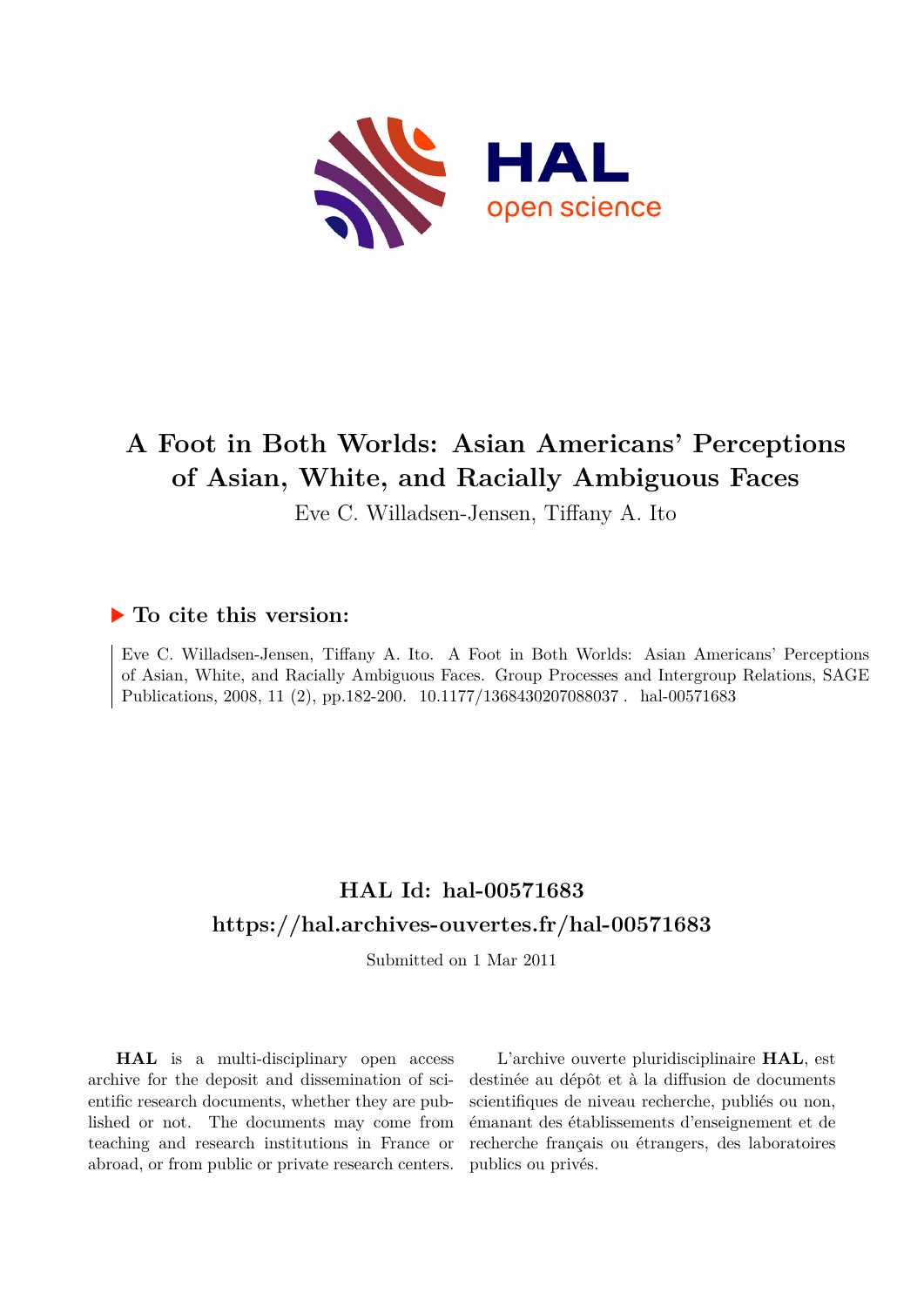*Group Processes & Intergroup Relations* 2008 Vol 11(2) 182–200

# **A Foot in Both Worlds: Asian Americans' Perceptions of Asian, White, and Racially Ambiguous Faces**

#### **Eve C. Willadsen-Jensen and Tiffany A. Ito**

*University of Colorado at Boulder*

Past research on racial perception has often focused on responses from White participants, making it difficult to determine the role of perceiver race in the perception of others. Similarly, studies examining perceptions of individuals whose racial category membership is unclear have not systematically examined responses from non-Whites. This was addressed by showing Asian participants pictures of Whites, Asians, and racially ambiguous White-Asian faces. Event-related potentials were recorded to measure early attention responses. Participants initially oriented more to outgroup White than ingroup Asian or racially ambiguous faces. Shortly after that, they showed sensitivity to the racial context in which the faces were presented, more deeply processing ingroup Asian and racially ambiguous faces when they were seeing lots of other Asians, but more deeply processing outgroup White and racially ambiguous faces when they were seeing lots of other Whites. Still later, responses were more sensitive to the objective physical properties of the faces, with racially ambiguous faces differentiated from both Whites and Asians. These results demonstrate the fluidity of racial processing, and when compared to responses obtained from White participants, show how perceiver race and racial context influences attention to racial cues.

keywords context effects, ERPs, racial ambiguity, racial perception

SEVERAL influential models of person perception suggest that perceivers automatically attend to race when encountering new individuals (Bodenhausen & Macrae, 1998; Brewer, 1988; Fiske & Neuberg, 1990). This has been supported by recent empirical evidence (Ito & Urland, 2003, 2005; Karylowski, Motes, Curry, & Van Liempd, 2002; Stangor, Lynch, Duan, & Glass, 1992), but because these studies have used primarily White samples, little is known about how the racial identity of the perceiver might influence this process. It may be reasonable to assume that all perceivers very quickly process race information, but because individuals often

#### **Author's note**

Address correspondence to Tiffany A. Ito, Department of Psychology, 345 UCB, University of Colorado, Boulder, CO, 80309–0345, USA [email: tiffany.ito@colorado.edu]

Copyright © 2008 SAGE Publications (Los Angeles, London, New Delhi and Singapore) 11:2; 182–200; DOI: 10.1177/1368430207088037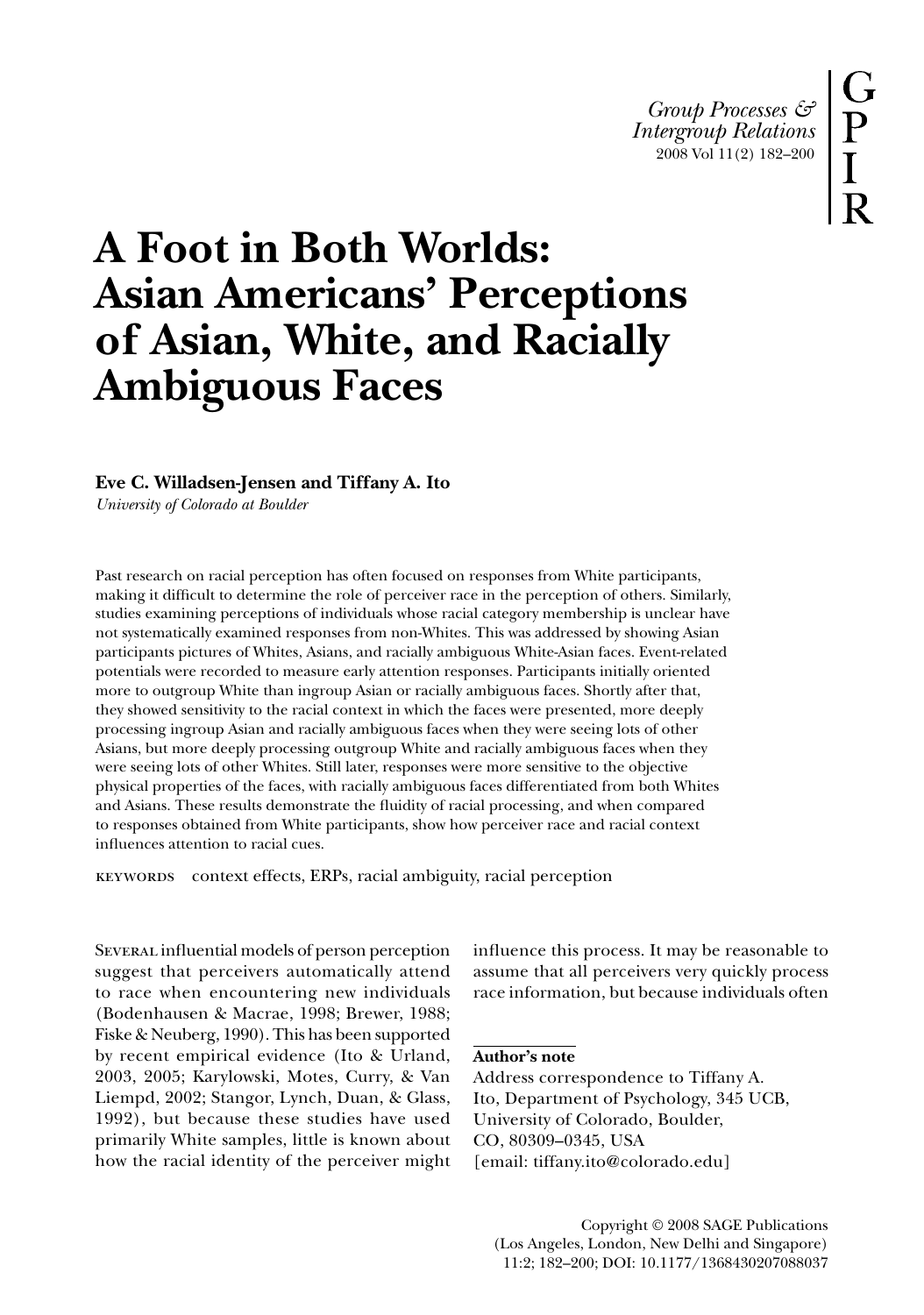have more experience interacting with and perceiving members of their racial ingroup, the way in which race is processed may be affected by the race of the perceiver (Goldstein & Chance, 1980; Rhodes, Brennan, & Carey, 1987; Valentine, 1991; Valentine & Bruce, 1986).

Consistent with this expectation, differences as a function of perceiver race have been obtained with respect to memory. White perceivers are generally better at remembering other Whites as compared to members of other racial groups (e.g. Buckhout & Regan, 1988; Malpass & Kravitz, 1969; Shapiro & Penrod, 1986). This has been assumed to reflect an ingroup/outgroup effect in which memory is better for racial ingroup members, perhaps due to greater familiarity with the ingroup (Chance & Goldstein, 1981; Chiroro & Valentine, 1995). Consistent with this, Valentine and Endo (1992) found that both White (British) and Japanese faces were recognized better by ingroup than outgroup perceivers (see also Ng & Lindsay, 1994). If this pattern holds more generally during person perception, we would expect responses to a particular racial group to differ depending on the race of the perceiver, producing an ingroup/outgroup effect on responses.

At the same time, there are other indications that target race exerts an influence over person perception, regardless of perceiver race. This can be seen in the same Valentine and Endo (1992) study in which the effect of perceiver race was obtained. They also found a target race main effect, with better memory for the White-British faces. Thus, while the White-British and Japanese participants were better at recognizing their own race than were participants of the other race, the Japanese participants were also fairly accurate at recognizing White faces. In fact, they were better at recognizing White-British faces than the White-British participants were at recognizing Japanese faces. Valentine and Endo suggest the Japanese participants had a high level of experience with Western culture through the media, resulting in a relatively high level of familiarity with White faces that in turn facilitated memory for members of that group. Consistent with this conclusion, research on eyewitness accounts has found that

Black eyewitnesses are more accurate when describing and identifying Whites than Whites are at identifying Blacks (Anthony, Cooper, & Mullen, 1992). For minorities in the United States, such asymmetry is presumably a result of having a high degree of experience with the larger White community.

While memory is a domain in which effects of perceiver race have been examined, research on many other aspects of person perception has focused primarily on White participants. As a result, it has not been possible to determine whether other aspects of person perception are influenced by perceiver race or are influenced more by the race of the target group. In the present study, we sought to expand our understanding of the role of perceiver and target race by collecting responses from a sample of Asian participants. We were particularly interested in examining earlier aspects of perception to add to existing work on perceiver race and memory. To do so, we used a paradigm that we have previously used to examine relatively early perceptual responses from White participants to Whites, Asians, and Blacks (Willadsen-Jensen & Ito, 2006), thereby allowing us to compare the responses obtained here with Asian participants to those obtained from Whites.

#### **The role of context**

It is also possible that the responses of non-White perceivers are not characterized by either a simple perceiver or target. Instead, the social context in which racial perception occurs may influence responses. This possibility is suggested by the fact that White perceivers may frequently have the experience of being in a primarily White environment (e.g. in their jobs, classrooms, and home life). By contrast, non-Whites may be more likely to experience different contexts, such as being among a large number of Whites at work or school, but more non-Whites at home or with friends. Such experiences may make the perceptions of non-Whites more fluid, depending on whether Whites or their racial ingroup are in the majority. Consistent with this, the effect of context in the form of solo status (being the only member of one's racial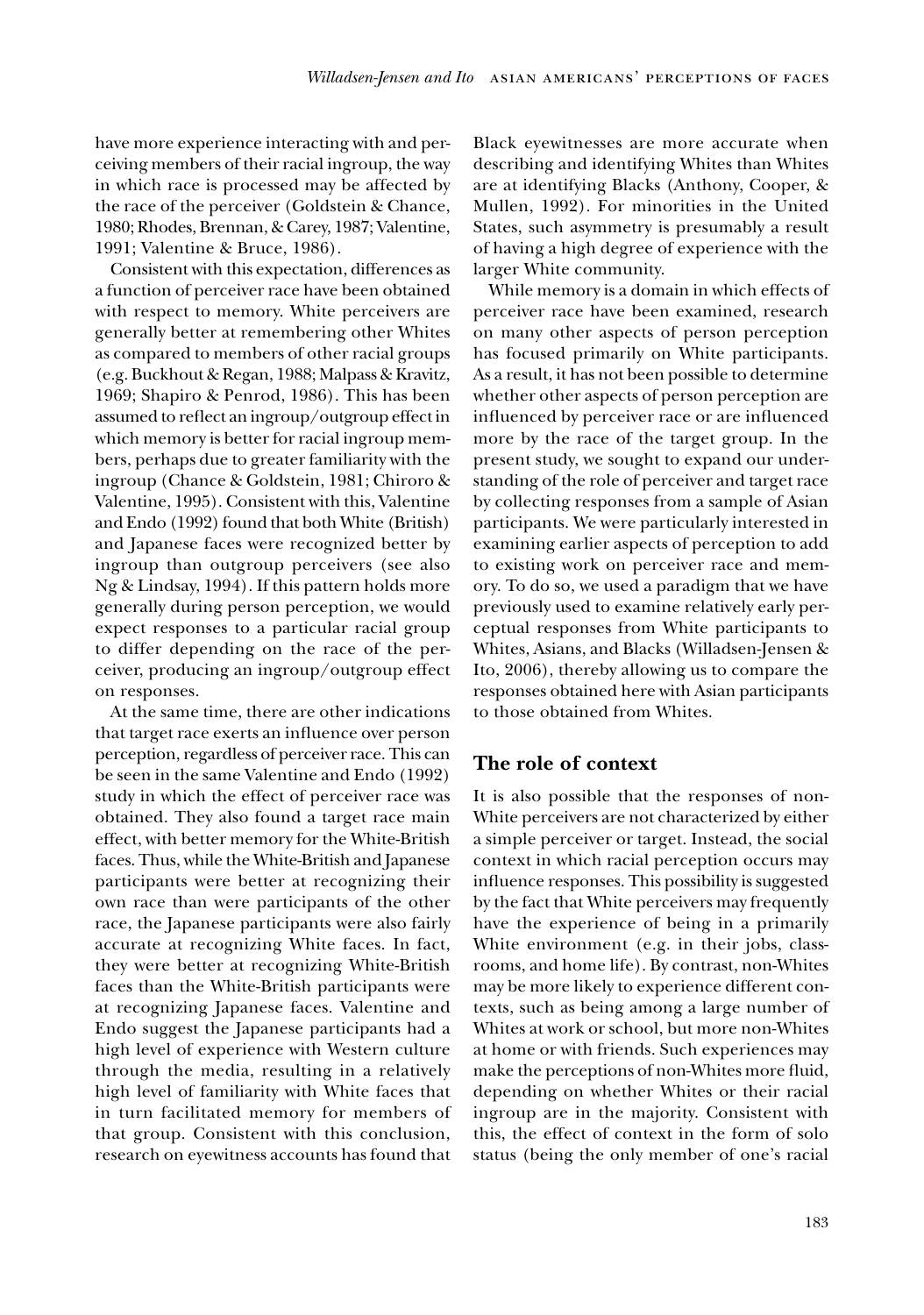ingroup) was recently shown to affect the racial identity of African Americans but not of Whites (Sekaquaptewa, Waldman, & Thompson, 2007). We have also examined context effects on White perceivers, but this question has not been addressed with non-Whites. In these studies with White participants, no effect of context on early racial perception has been observed (Ito & Urland, 2003, 2005; Willadsen-Jensen & Ito, 2006), but because of the contact differences just discussed, we think non-White participants might be more sensitive to racial context effects. This will be examined in the present study.

# **Perception of racially ambiguous faces**

The present study had one final goal, that of understanding responses to individuals whose race is more ambiguous. Although race is commonly conceptualized as categorical in nature—that is, a person is perceived to be Asian *or* White—racial cues can and do vary continuously. An individual, for example, could be multiracial and claim membership in multiple racial categories. How individuals whose race is more ambiguous are perceived has recently received greater empirical attention (e.g. Corneille, Huart, Becquart, Brédart, 2004; Eberhardt, Dasgupta, & Banaszynski, 2003; MacLin & Malpass, 2001; Willadsen-Jensen & Ito, 2006), but it is not yet known how responses to such individuals are influenced by the race of the perceiver.

# **Present study and predictions**

The effects of perceiver and target race on racial perception, role of social context, and perceptions of racially ambiguous individuals were examined by collecting responses to White, Asian, and racially ambiguous White-Asian faces from Asian participants. In order to examine whether non-White perceivers process race differently depending on the social context, participants completed two blocks of trials that differed in overall racial composition. In one block of trials, the majority (about 87%)

of the faces seen were White and in the other, the majority were Asian.

We wished to examine both self-reported, explicit racial categorizations of the faces, as well as earlier perceptual responses. The latter were measured with event-related brain potentials (ERPs). ERPs reflect electrical brain activity in response to a discrete event, in this case, viewing of a face. Multiple components, or portions of the waveform, can be analyzed in response to the same stimulus, with different components reflecting different psychological processes. Quantifying these components allows us to examine early aspects of racial perception, and the influence of our variables of interest on relatively quick responses.

## *P200 and N200*

Past studies have shown that several ERP components are sensitive to racial perception. Race effects have been found in an ERP component occurring within the first 200 ms after face onset, called the P200. This component has been associated with selective attention, with larger amplitudes associated with greater attention (Hillyard & Munte, 1984; Luck & Hillyard, 1994; Ritter, Simson, & Vaughan, 1983; Wijers, Mulder, Okita, Mulder, & Scheffers, 1989). Studies of race perception have consistently found greater attention by White participants directed to outgroup Asian and Black faces as compared to ingroup White faces (Ito, Thompson, & Cacioppo, 2004; Ito & Urland, 2003, 2005; Kubota & Ito, 2007; Willadsen-Jensen & Ito, 2006). Based on the direction of this effect, and on other studies finding larger P200s to more negative stimuli (e.g. angry as compared to neutral faces; Eimer & Holmes, 2002; Eimer, Holmes, & McGlone, 2003), we have previously suggested that race effects reflect a form of coarse vigilance. This could reflect greater attention to outgroup members either because they are more novel, or because they are perceived as more negative than ingroup members. The relatively early timecourse of the effect is consistent with a vigilance effect, which would be expected to occur early and in a fairly obligatory manner.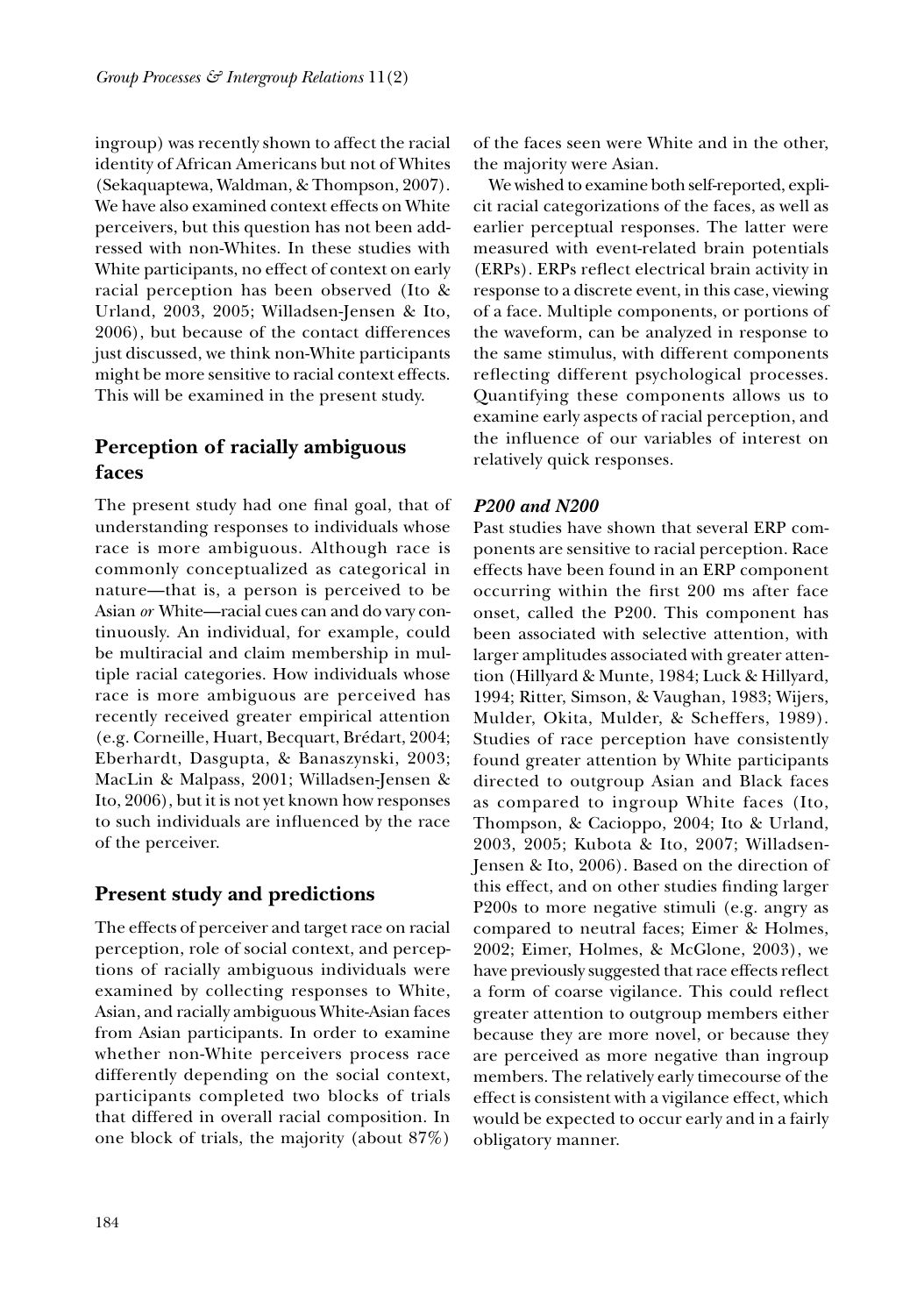Race effects have also been seen in a slightly later component, called the N200, at about 230 ms after face onset. Like the P200, this component has also been associated with selective attention (Hillyard & Munte, 1984; Luck & Hillyard, 1994; Ritter et al., 1983; Wijers et al., 1989). Here, White participants have shown greater attention to ingroup White as compared to outgroup Asian and Black faces (Ito et al., 2004; Ito & Urland, 2003, 2005; Kubota & Ito, 2007; Willadsen-Jensen & Ito, 2006). The different direction of effects in the N200 as compared to the P200 suggests a different psychological mechanism, and consistent with this, N200 amplitude has been associated with depth of processing across several different contexts. For instance, larger N200s have been obtained to pictures of oneself as compared to a stranger's face (Tanaka, Curran, Porterfield, & Collins, 2006), and to famous as compared to unfamiliar faces (Bentin & Deouell, 2000). In the case of race, the larger N200s to ingroup members is consistent with general assumptions that perceivers more deeply process ingroup than outgroup members (e.g. Brewer, 1988).

As can be seen, the P200 and N200 responses provide information on the direction of attention to members of different racial groups at different points in processing. The same responses to White and Asian faces will now be examined for Asian participants. If these responses reflect target group effects, we would expect the exact same pattern of results from Asian participants (i.e. larger P200s to *Asians* and larger N200s to *Whites*). However, if racial perception is influenced by the race of the perceiver, results should vary as a function of the ingroup/outgroup relation between the perceiver and target. In this case, Asian participants would be expected to produce a pattern of results that is the inverse of those obtained with Whites (i.e. larger P200s to *Whites* and larger N200s to *Asians)*. Given that past studies on racial and non-racial perception suggest these components are sensitive to different psychological processes, it is also possible that perceiver and target group effects might differ within the two components.

#### *N400*

We also examined the N400, a negative-going component occurring approximately 350 ms after stimulus onset. We have not typically assessed the N400 in our previous studies of race perception, but in other studies of face perception, the N400 is larger to familiar than unfamiliar faces (Bentin & Deouell, 2000; Eimer, 2000). To the degree that perceivers often have more experience with ingroup than outgroup faces, the N400 may be sensitive to the ingroup/outgroup status of the face being viewed. In this case, we would expect larger N400s to the ingroup.

#### *Late positive potential*

Finally, we examined responses at the late positive potential  $(LPP)$ ,<sup>1</sup> a positive going potential that occurs around 500 ms after stimulus onset. The LPP is sensitive to incongruities between a target stimulus and stimuli that precede it (e.g. Cacioppo, Crites, Berntson, & Coles, 1993; Donchin, 1981; Ito, Larsen, Smith, & Cacioppo, 1998), with LPP amplitude increasing as a function of the difference between the two. The manipulation of racial context will create a situation in which faces are either of the same or different race as preceding faces. We expect LPP amplitude to be sensitive to this relationship, with larger LPPs to faces that are from a racial group different than the context faces.

The response to the racially ambiguous faces in each of these components is also of interest. In past studies using White perceivers, the responses to racially ambiguous Asian-White and Black-White faces were indistinguishable from those to ingroup White faces at the P200 and N200 (Willadsen-Jensen & Ito, 2006). We interpreted this pattern as indicating that early processing is more gross than fine-grained, with no distinction made between a 100% and 50% ingroup face within the first 250 ms. It was not until later in processing, in both the LPP and in self-reported racial categorizations, that the racially ambiguous faces differed from both ingroup and outgroup faces. In the present study, if responses in earlier ERP components reflect a target group effect, Asian participants should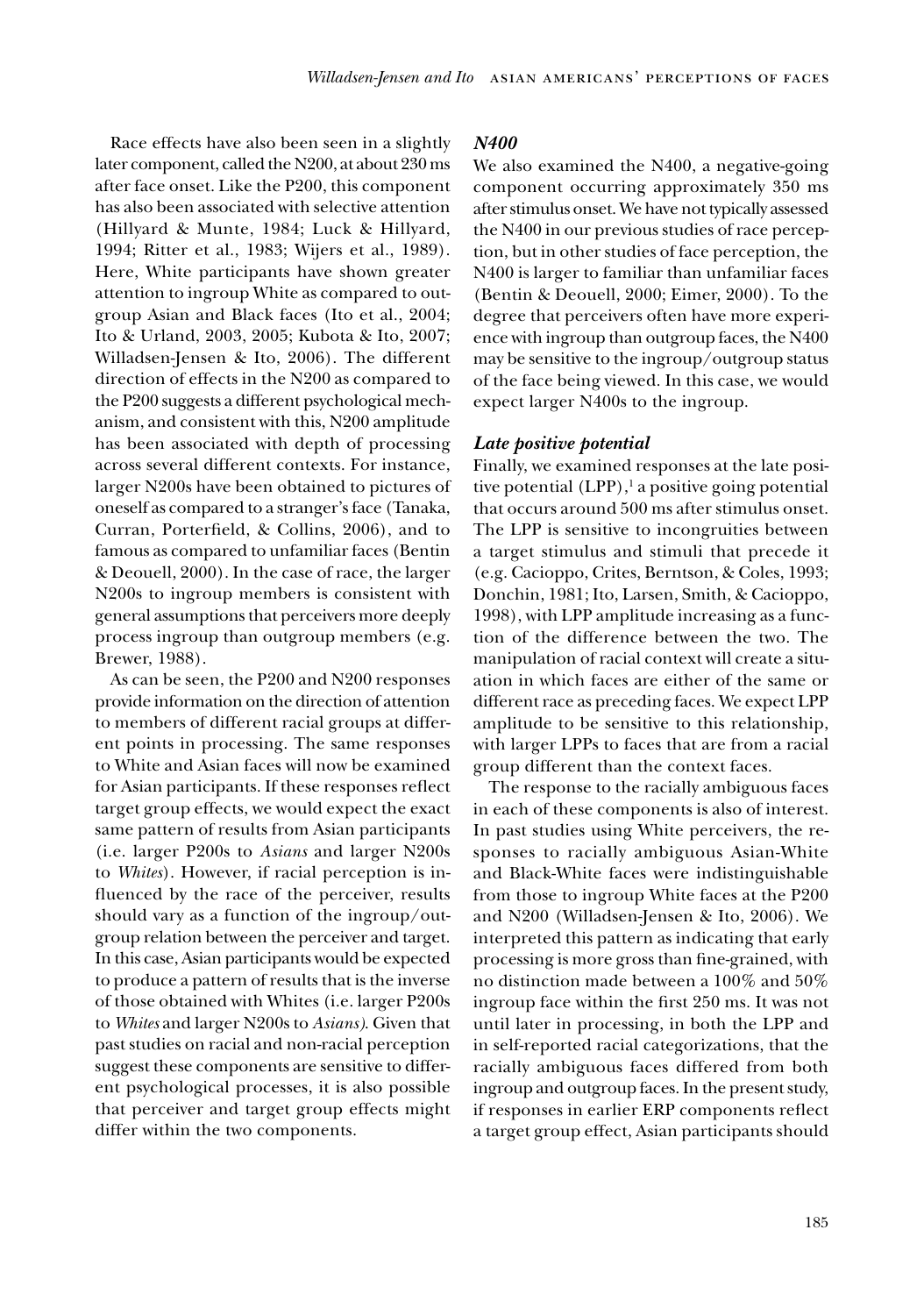show the same responses to racially ambiguous faces that White participants have. In this case, the racially ambiguous faces should elicit the same P200 and N200 responses as White faces. However, if the similar P200 and N200 responses elicited by White and racially ambiguous faces is related to White faces being the ingroup, we would expect the inverse pattern from our Asian participants. In this case, the racially ambiguous faces should elicit the same responses as ingroup Asian faces. In our past studies, responses to racially ambiguous faces have differed from those to both ingroup and outgroup faces later in processing, as reflected in the LPP ERP component and self-reported responses. We expect to replicate this here.

## **Method**

#### *Participants*

Twenty-one Asian undergraduate students (12 males) participated in this study; participants were either paid or received partial class credit. One male participant was dropped due to excessive eye movement, which obscured the ERP data. The majority of participants  $(N = 17)$  were born in the United States; all had lived in the United States for at least the immediately preceding 12 years. Self-reported interracial contact information confirms that all participants had a high degree of contact with Whites. Participants specifically reported on the number of White high school friends, childhood neighbors, and current friends (where  $1 = 'None'$  and  $7 = 'Many'$ ). Mean scores across the three items was 5.78. Of interest, the mean rating for these same questions answered with respect to Asians was significantly lower, at 3.44  $(t(19) = 6.26, p < .001)$ . Thus, although our sample was Asian and presumably had intimate contact with other Asians at least through family interactions, our participants reported relatively more contact with Whites in their neighborhood and among friends.

#### *Materials*

Forty-two pictures each of White American and Asian American men and 12 racially ambiguous

White-Asian men were used as target stimuli. All were head and shoulder poses of young adults edited to have a uniform blue background and black clothing and taken from Willadsen-Jensen and Ito (2006). Racially ambiguous faces were created from an Asian 'parent' and a White 'parent' that were digitally morphed in equal proportions. The faces used to create the morphs were different than the ones used in the experiment. All faces were matched on attractiveness and pretested extensively for race and believability, as described in Study 1 of Willadsen-Jensen and Ito (2006).

#### *Procedure*

The design and procedure also follow from Willadsen-Jensen and Ito's (2006) first study. Participants were introduced to the procedure for affixing electrodes and provided informed consent. The experimenter then placed an elastic cap, into which the electrodes were sewn, on each participant's head (Electro-cap International, Eaton, OH). ERPs were recorded from 26 scalp locations using tin electrodes. Miniature tin electrodes were also placed above and below the left eye and next to the outer canthus of each eye to monitor vertical and horizontal eye movements. Scalp electrodes were referenced online to the left mastoid site. Once the electrodes were in place and all impedances were below  $5$  K $\Omega$ , the participants received further instructions telling them the experiment would measure their brainwaves while they looked at pictures of people. They were asked to categorize the people as White or Asian, registering their answers using an appropriately labeled keypad (order of labels was counterbalanced across participants).

All participants completed a White context and an Asian context block of trials in random order. In the White context block, participants saw sequences of four pictures of White males and a fifth 'target' picture during which data were collected that was either another White, Asian, or racially ambiguous face. In the Asian context, participants saw sequences of four pictures of Asian males and a fifth 'target' picture that was either another Asian, White, or racially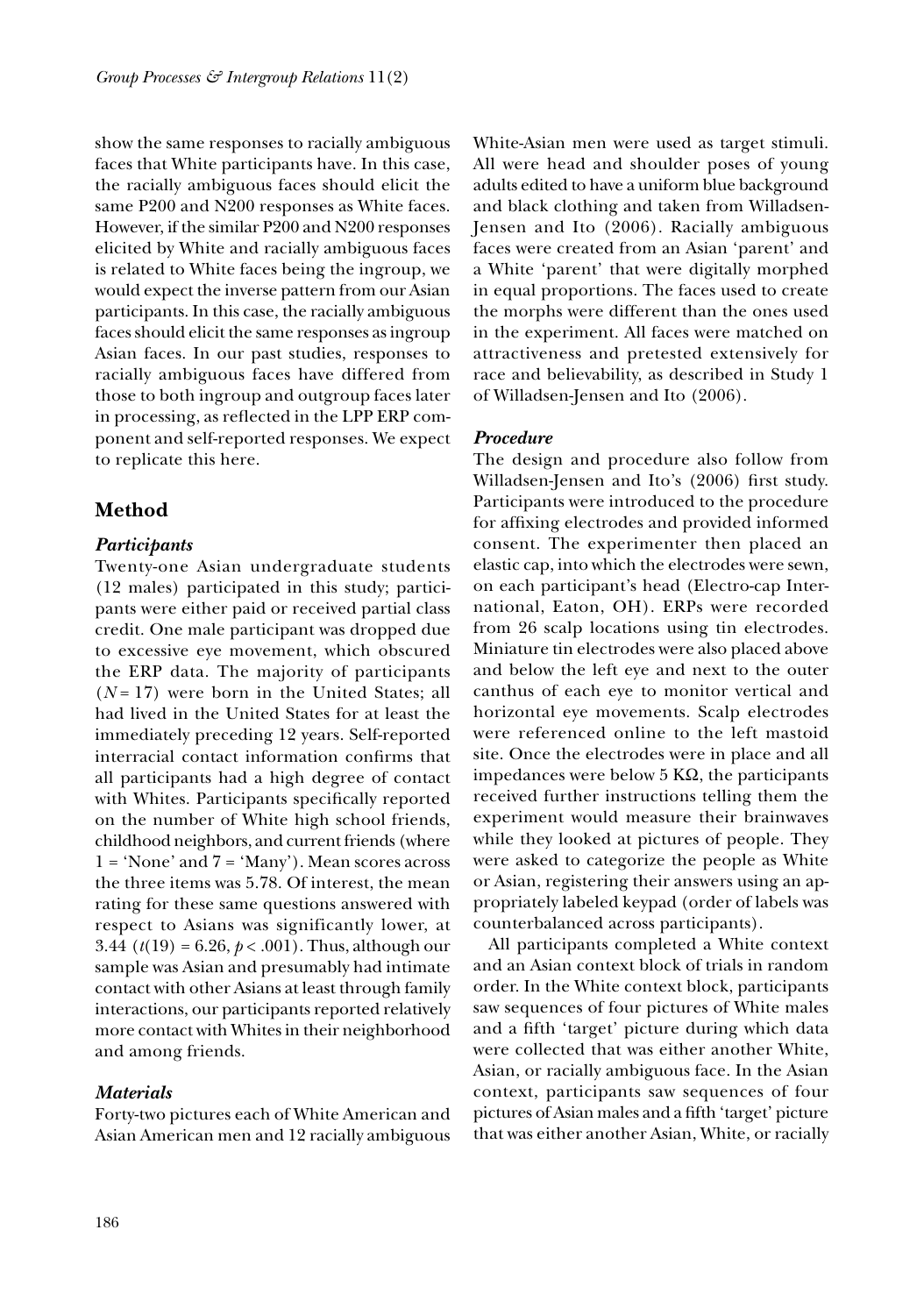ambiguous face. Each block consisted of 30 trials of each type, for a total of 90 trials/block, where a trial consisted of four context pictures and one target picture. The target picture randomly appeared in either the third, fourth, or fifth position within a trial. Each face was shown for 1000 ms, separated by a 1200 ms inter-trial interval. Participants registered their explicit racial categorization judgment after picture offset. After completing both blocks, participants completed a demographic questionnaire then were debriefed and thanked.

#### *Psychophysiological data collection and reduction*

ERP recordings were amplified with a gain of 500 by NeuroScan Synamps model amplifiers with a bandpass of 0.1 to 30 Hz (12-dB roll-off) and digitized at 1,000 Hz. Offline, the data were rereferenced to an average of the left and right mastoids, and an eye blink algorithm was used to remove the effects of vertical eye movements from the ERP, which can distort measurements from scalp sites (Semlitsch, Anderer, Schuster, & Presslich, 1986). Data were epoched into segments beginning 128 ms before picture onset and continuing throughout the picture presentation. The data were then corrected to the mean voltage of the prestimulus recording period. Trials were visually inspected for remaining ocular or other artifact (e.g. due to movement); data from all sites for that trial were eliminated from further analysis if an artifact was detected. Finally, ensemble averages were constructed by aggregating the electrical activity associated with each of the three target conditions in each block for each participant at each scalp site.

#### **Results**

#### *ERP results*

The peak amplitude and latency of five potentials were scored within each participant's ensemble averages by locating the maximal negative deflections between 80-130 ms (N100), 200-300 ms (N200), and 200–300 ms (N400) and the maximal positive deflections between 150–250 ms (P200) and 300–600 ms (LPP). The N100 did not yield any results of theoretical interest;<sup>2</sup> therefore, analyses of only the P200, N200, N400 and LPP are reported. These components have been maximal at midline scalps sites in past research, and preliminary analyses conducted on all 26 scalp sites confirmed this. For simplicity, analyses are, therefore, restricted to the midline frontal  $(Fz)$ , central  $(Cz)$ , and parietal  $(Pz)$ electrodes.

A separate 2 (Participant Gender: male, female) × 2 (Context Race: White context, Asian context) × 3 (Target Race: White, Asian, racially ambiguous) × 2 (Context Order: White context first, Asian context first)  $\times$  3 (Scalp Site: Fz, Cz, Pz) mixed model repeated measures analysis of variance (ANOVA) was run for each ERP component. All factors except participant gender and context order were within subjects. No significant effects or interactions occurred with participant gender or context order; therefore, these factors were dropped from subsequent analyses.3

**P200** Figure 1 shows the ERP waveforms averaged across participants for White, Asian, and racially ambiguous faces. The top panel shows responses during the White Majority Context and the bottom panel shows responses during the Asian Majority Context. The P200 can be seen as the first positive-going component in Figure 1, peaking with a mean latency of 170 ms. Although all three scalp sites were analyzed, waveforms are just shown at the Cz scalp site for simplicity. (Note that positive voltages are plotted downward.)

Consistent with past research, the P200 was sensitive to Target Race  $(F(2,38) = 6.91,$ *p* < .01). Mean P200 amplitudes are shown in Figure 2. Recall that White participants show larger P200s to Asian than White and racially ambiguous faces (Willadsen-Jensen & Ito, 2006). As can be seen, the Asian participants showed the opposite pattern. That is, simple effects tests showed significantly larger P200s to White ( $M = 6.55 \text{ \mu V}$ ) than Asian ( $M = 5.34 \text{ \mu V}$ )  $(F(1, 19) = 17.06, p < .01)$ , and racially ambiguous faces  $(M = 5.01 \text{ \mu V})$   $(F(1,19) = 5.26, p < .05)$ . At this point in the processing, P200s did not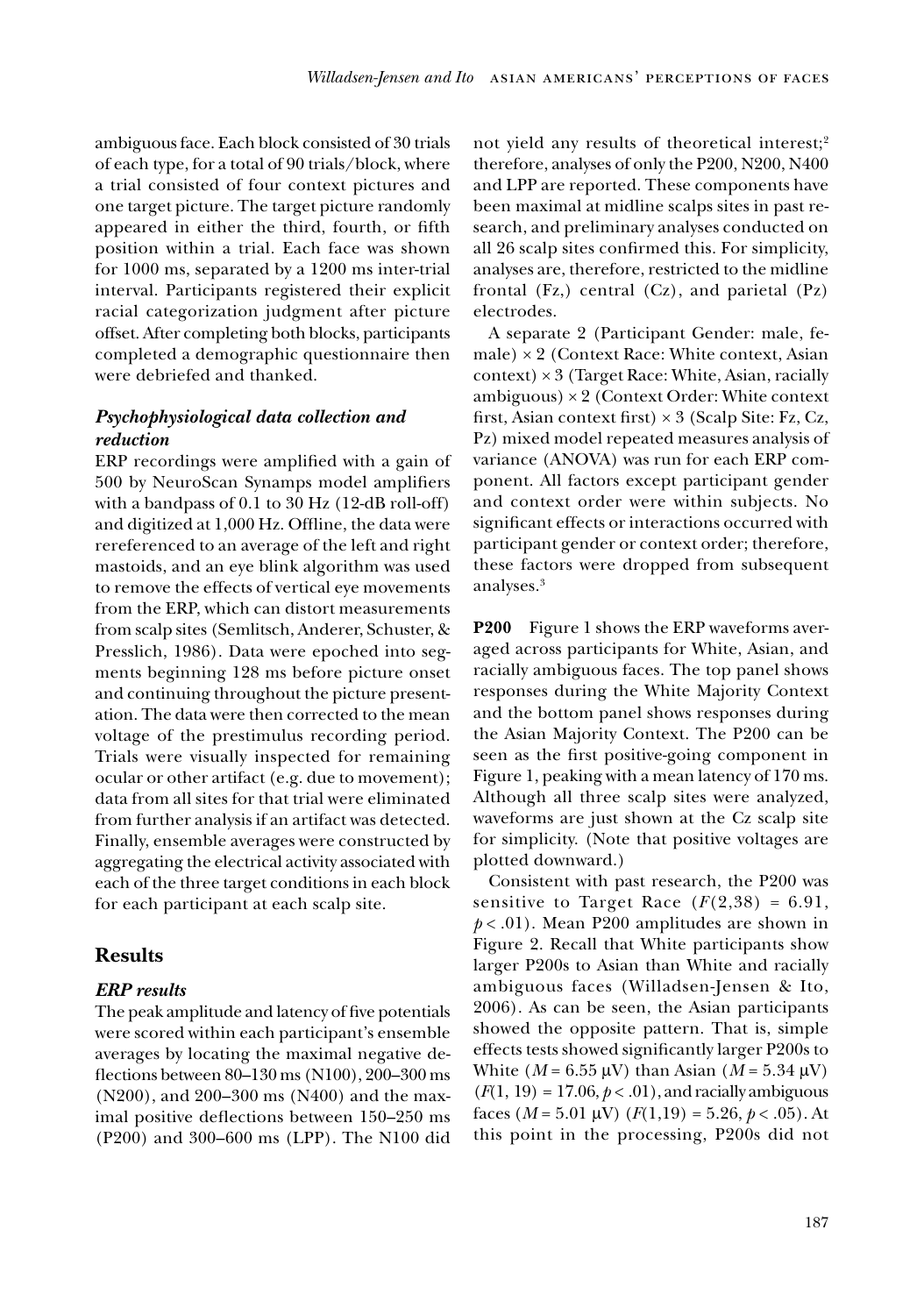

*Figure 1*. ERP waveforms at the Cz scalp site averaged across participants for White, Asian, and racially ambiguous faces. Panel A shows responses during the White Majority Context and Panel B shows responses during the Asian Majority Context.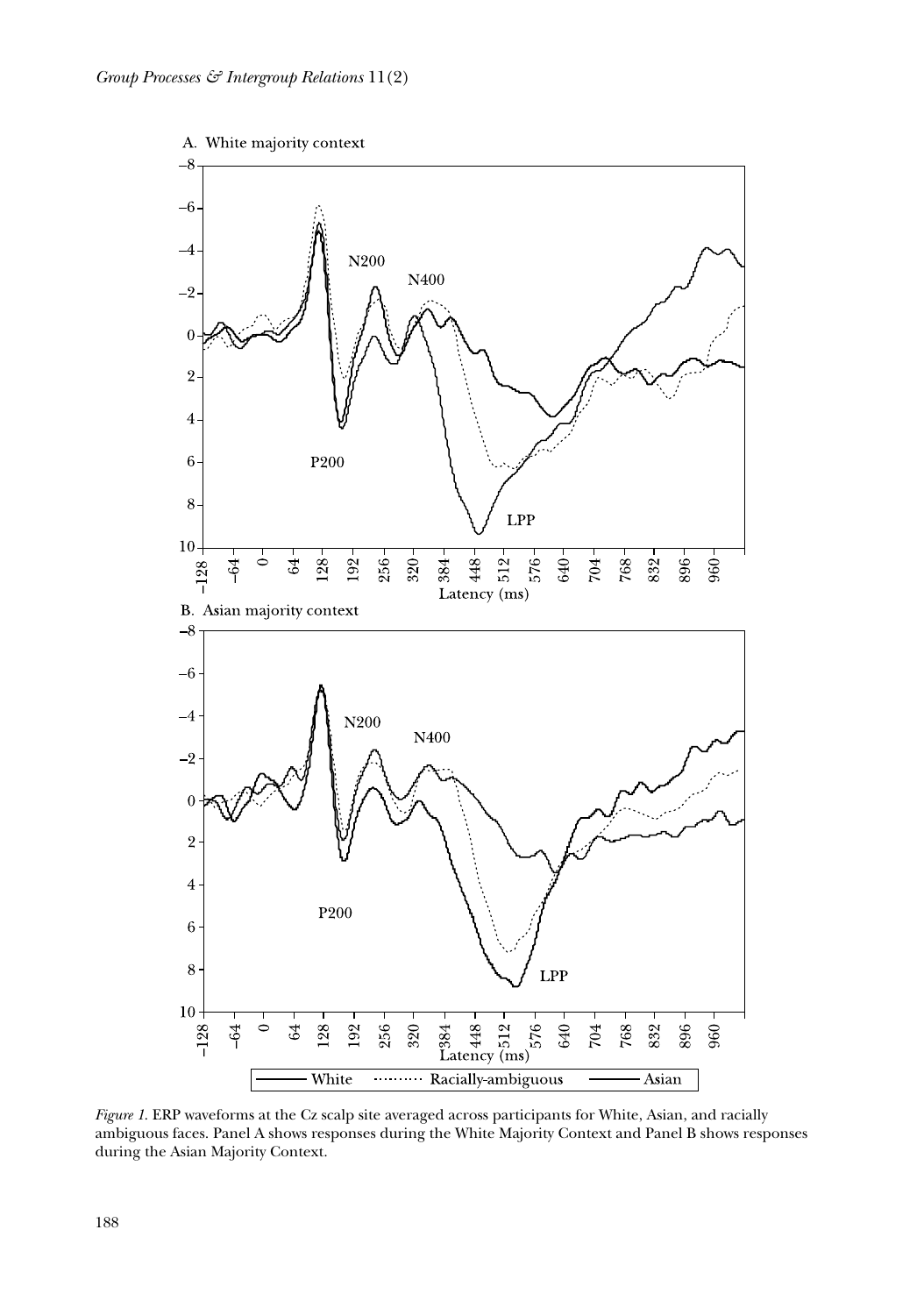

*Figure 2.* Mean P200 amplitude for White, Asian, and racially ambiguous faces.

differ to Asian and racially ambiguous faces  $(F(1,19) = 1.65, ns)$ . Thus, the P200 displays a pattern of ingroup/outgroup processing in which perceivers initially orient more attention to unambiguous outgroup members, while no difference is seen between ingroup and racially ambiguous faces.

The only other significant effect was the main effect of Context Race showing that P200 amplitudes were larger in the White context block  $(M = 4.88 \text{ }\mu\text{V})$  than the Asian context block  $(M = 3.82 \text{ }\mu\text{V})$   $(F(1,19) = 4.84, p < .05).$ <sup>4</sup> This was not expected, but suggests greater attention overall in the block in which more White than Asian or racially ambiguous faces were seen.

**N200** The N200 peaked with a mean latency of 232 ms (see Figure 1). The main effect of Target Race was not significant  $(F(2,38) = 2.42)$ ,

 $p = .10$ ), but the Target Race  $\times$  Context Race interaction was  $(F(2,38) = 5.51, p < .05)$ . The nature of the interaction was explored by examining simple effects of Target Race within the two Context Races. In past research using White participants, N200s have been larger to White and racially ambiguous as compared to Asian faces (Willadsen-Jensen & Ito, 2006). As seen in Figure 3, this same pattern was obtained in the White context. White  $(M = -2.79 \,\text{\textup{\texttt{\mu}V}})$  and racially ambiguous  $(M = -3.24 \text{ }\mu\text{V})$  faces were associated with significantly larger N200s than Asian faces  $(M = -1.00 \text{ \mu V})$   $(Fs(1,19) = 5.02$ and 5.39, *p*s < .05). As in past research, N200s to White and racially ambiguous faces did not differ  $(F(1,19) = 0.58, ns)$ .

The opposite pattern was obtained in the Asian context block. Here, N200s were significantly larger to Asian  $(M = -3.43 \,\text{\textup{uV}})$ , and marginally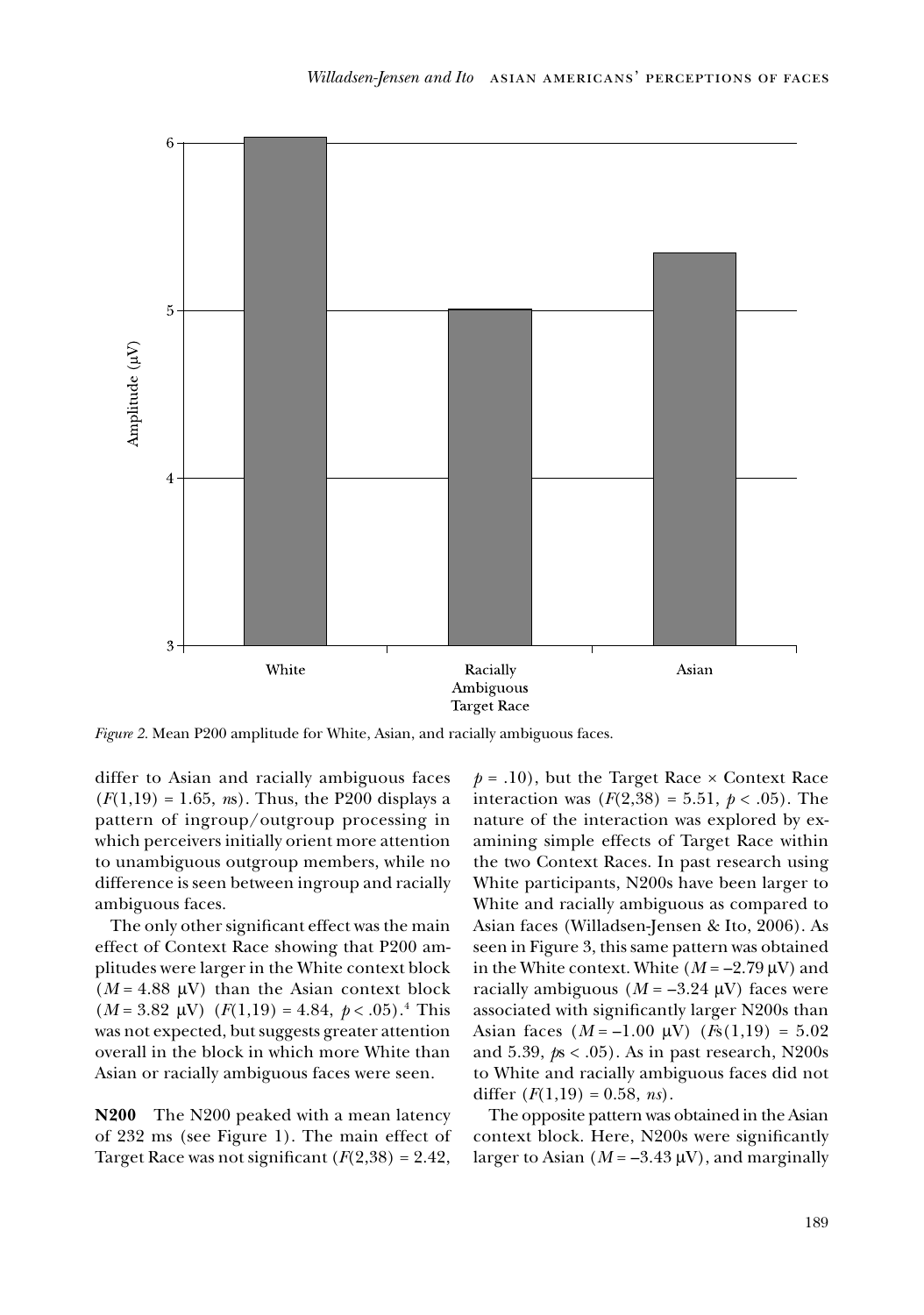

*Figure 3.* Mean N200 amplitude for White, Asian, and racially ambiguous faces. The left side of the graph shows responses during the White Majority Context and the right shows responses during the Asian Majority Context.

significantly larger to racially ambiguous  $(M = -3.18 \,\text{\textup{uV}})$  than White faces  $(M = -2.25 \,\text{\textup{uV}})$  $(Fs(1,19) = 4.68$  and 2.71,  $p < .05$  and  $p = .11$ , respectively). N200s were equally large to Asian and racially ambiguous faces  $(F(1,19))$  $.19. ns.$ <sup>5</sup>

This pattern of results shows that the responses of Asian participants shift depending on the context in which racial perception occurs. When perception occurs in the context of primarily White faces, Asians show the same pattern obtained from White participants (i.e. larger N200s to White and racially ambiguous faces). However, when perception occurs in the context of primarily ingroup Asian faces, they now show greater attention to Asian and racially ambiguous faces.

**N400** We refer to the next negative-going component, peaking with a mean latency of 375 ms, as the N400 (see Figure 1). Analyses revealed a Target Race main effect  $(F(2,38) = 4.80, p < .05)$ . N400s tended to be larger to racially ambiguous and Asian than White faces. Specifically, N400s were significantly larger to racially ambiguous  $(M = -2.43 \text{ \mu V})$  than White faces  $(M = -0.93 \text{ \mu V})$   $(F(1,19) = 9.80, p < .01)$ . N400s to Asian faces  $(M = -1.86 \,\text{\upmu V})$  were marginally larger than those to Whites  $(F(1,19) = 3.49)$ ,  $p = .077$ , while N400s to racially ambiguous and Asian faces were equally large  $(F(1,19))$  = 1.36, *n*s).

This effect was marginally moderated by Context Race  $(F(2,38) = 3.02, p = .06)$ . Looking separately within each context race, there were no significant effects of target race within the White context (see Figure 4), *F*s < 1. In the Asian context block, the pattern replicates that obtained in the N200 in the same context. That is, N400s were larger to Asian  $(M = -2.31 \text{ }\mu\text{V})$  and racially ambiguous ( $M = -2.98 \mu V$ ) than White faces  $(M = -0.36 \,\text{\textmu V})$   $(F(1,19) = 8.83 \text{ and } 38.48,$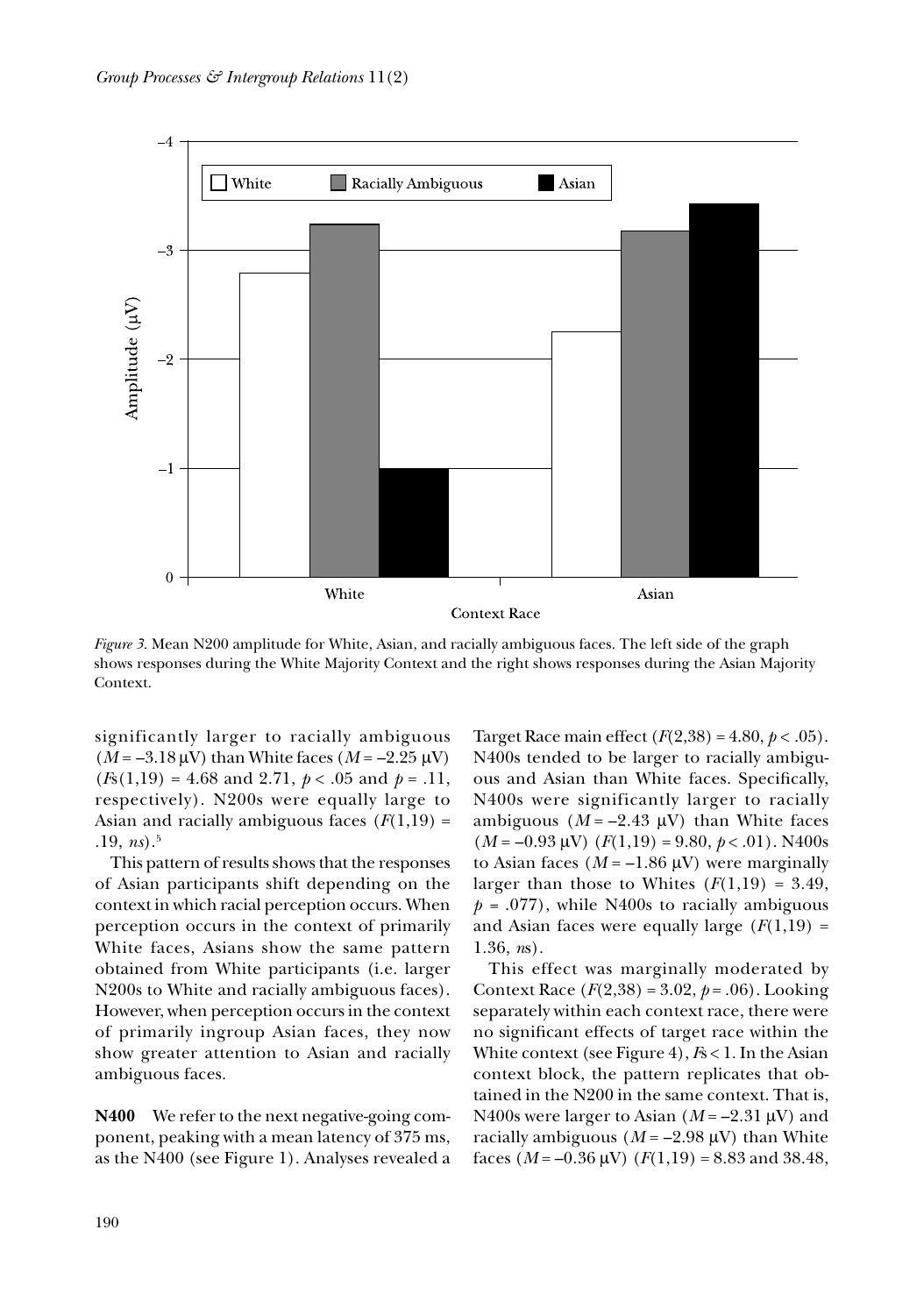

*Figure 4.* Mean N400 amplitude for White, Asian, and racially ambiguous faces. The left side of the graph shows responses during the White Majority Context and the right shows responses during the Asian Majority Context.

*p*s < .001). N400s did not differ to the Asian and racially ambiguous faces  $(F(1,19) = 1.05, ns)$ . Thus, like the N200, the N400 provides some indication of a context effect in which greater attention is directed to Asian and racially ambiguous faces, but only when perception occurs in the context of primarily ingroup Asian faces. $6$ 

**LPP** The final component of interest, the LPP, peaked with a latency of 508 ms (see Figure 1). LPP amplitude is typically determined by the relationship between a target stimulus and the stimuli that precede it, with LPP amplitude increasing as a function of the difference between the two (e.g. Cacioppo et al., 1993; Donchin, 1981; Ito et al., 1998). In the current study, where ERPs were recorded to faces that were viewed within the context of either White or Asian faces, we expect LPP amplitude to vary as a function of the match between the race of the context and target faces. Consistent with this, we obtained a significant Target Race × Context Race interaction  $(F(2,38) = 38.89, p < .0001)$ . Mean LPP

amplitudes are shown in Figure 5. Simple effects tests within each context race block revealed the expected racial incongruity effect in the form of a graded pattern that reflected the objective composition of the faces. That is, within each context, LPPs were smallest to the faces that were of the same race as the context, next largest to the racially ambiguous faces, and larger still to the racially unambiguous faces that differed from the context. Thus, in the White context block, LPPs were significantly larger to the contextually incongruent Asian  $(M = 10.68 \,\mu\text{V})$ than congruent White faces  $(M = 3.78 \text{ }\mu\text{V})$  $(F(1,19) = 55.80, p < .0001)$ . Similarly, within the Asian context block, LPPs were significantly larger to contextually incongruent White  $(M = 10.27 \text{ }\mu\text{V})$  than congruent Asian faces  $(M = 3.65 \text{ \mu V})$   $(F(1,19) = 50.39, p < .0001)$ . In both contexts, LPPs to the racially ambiguous faces were intermediate to the responses to the Whites and Asians, reflecting their composition as 50%–50% blends of White and Asian faces. In the White context block, LPPs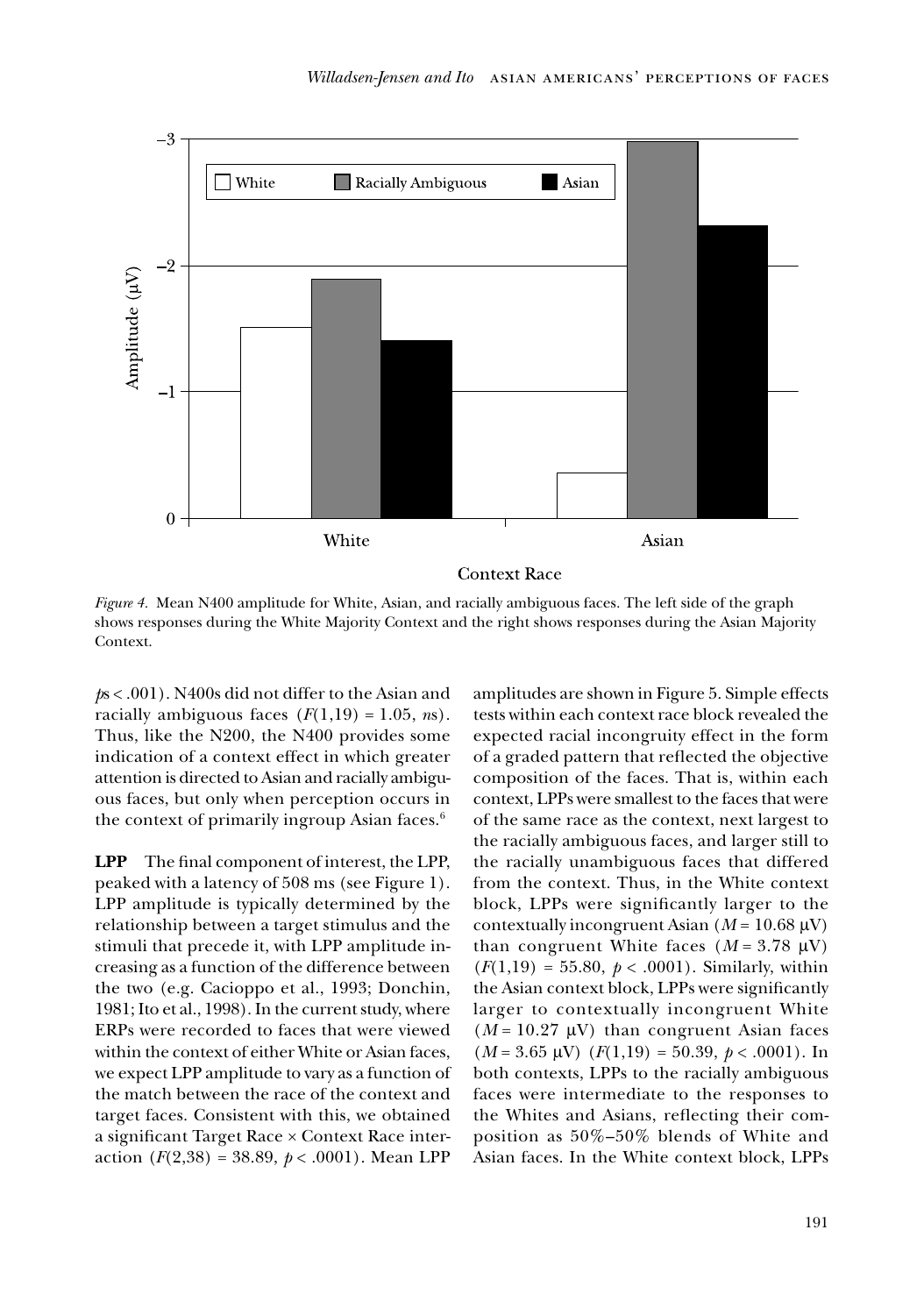

*Figure 5.* Mean LPP amplitude for White, Asian, and racially ambiguous faces. The left side of the graph shows responses during the White Majority Context and the right shows responses during the Asian Majority Context.

to racially ambiguous faces  $(M = 8.71 \,\mu\text{V})$  were significantly larger than those to contextually congruent Whites  $(F(1,19) = 29.00 \text{ ps} < .001)$ , but significantly smaller than those to Asians  $(F(1,19) = 6.91, p < .05)$ . Similarly, in the Asian context block, LPPs to racially ambiguous faces  $(M = 8.48 \text{ }\mu\text{V})$  were significantly larger than those to contextually congruent Asians  $(F(1,19) = 15.25, p < .001)$ , but significantly smaller than those to Whites  $F(1,19) = 4.53$ ,  $p < .05$ ).<sup>7</sup>

#### *Explicit categorization*

Nearly 100% agreement occurred in categorizing Asian faces as Asian and White faces as White. Analyses were therefore restricted to responses to the racially ambiguous faces. Overall, the racially ambiguous faces were perceived as ambiguous; across blocks, the percentage of times a racially ambiguous face was categorized as Asian was 51%.

For analysis, participants' dichotomous race choice was represented as the percentage of

times racially ambiguous faces were categorized as Asian. These were then analyzed in a 2 (Participant Gender: male, female) × 2 (Context Race: White context, Asian context)  $\times$  2 (Context Order: White context first, Asian context first) repeated measures mixed-model ANOVA.8 Gender did not yield any significant effects and was dropped from the analysis. The only significant effect was the Context Race main effect, indicating a contrast effect  $(F(1, 15) = 6.80, p < .05)$ . Racially ambiguous faces were categorized as Asian more frequently when seen in the context of primarily White  $(M = 74\%)$  than Asian faces  $(M = 43\%)$ . Both means are significantly different from  $50\%$ :  $\chi^2(16) = 138.47$  and  $95.74$ ,  $p < .001$ , respectively.

#### **Discussion**

The current study was designed to expand our understanding of racial perception by more systematically analyzing responses from non-White participants. This allowed us to examine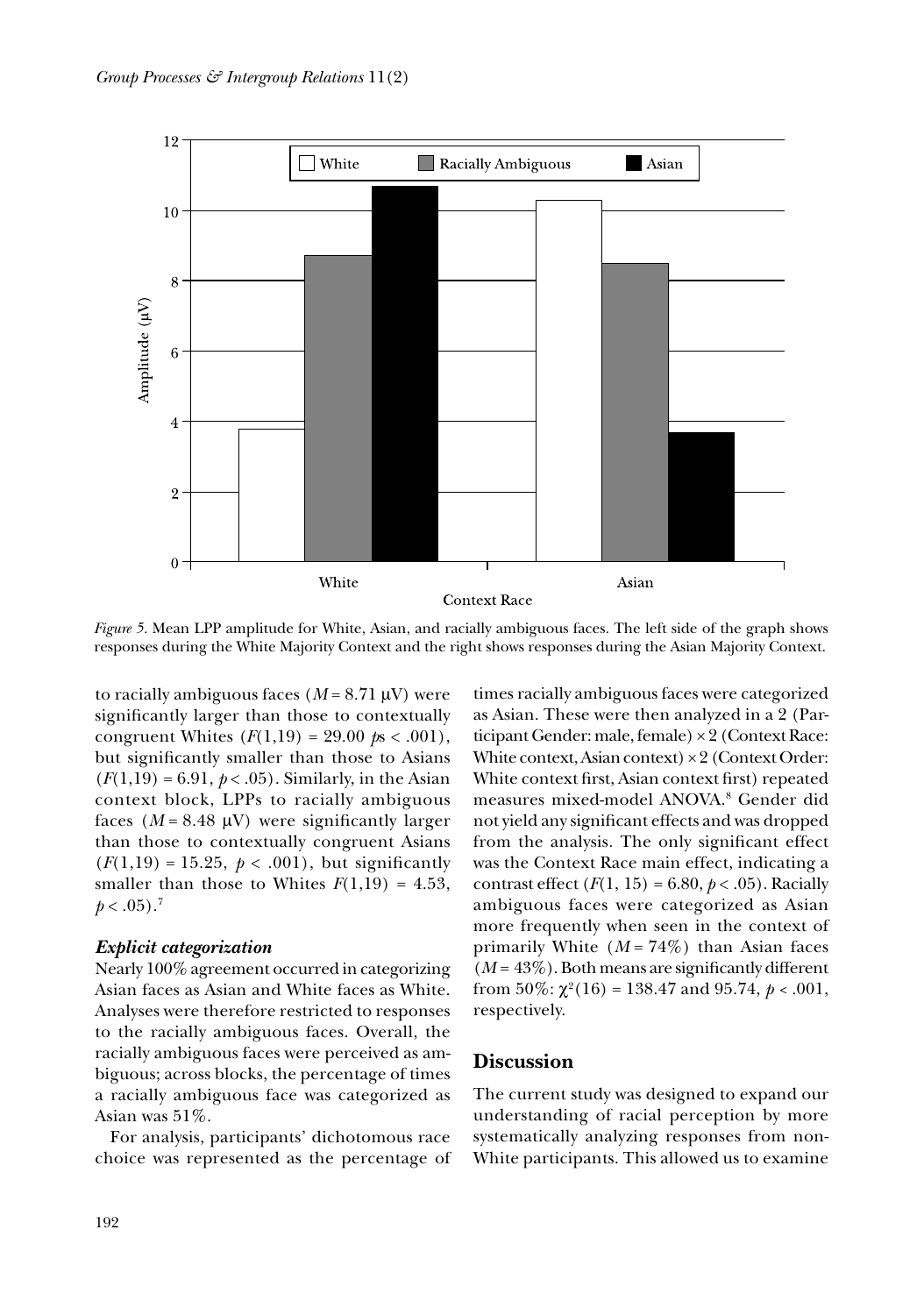whether early aspects of racial perception differ as a function of perceiver race, or are primarily determined by target race. To do so, we recorded responses from Asian participants and compared their responses to those obtained in past research from White participants (Willadsen-Jensen & Ito, 2006). Looking across the two studies provides information in all four cells of a crossover design in which participants of two different races respond to targets of both races. Our design also allowed us to examine the effects of social context on race perception.

#### *Responses to White and Asian faces*

Results indicate that racial perception is sensitive to several factors, including perceiver race, target race, and target context, and that the influence of these factor differs at different points in time. Considering the responses to just the White and Asian faces first, clear evidence for the effect of perceiver race was seen in the P200. Asian participants in the present study showed larger P200s to outgroup White than Asian faces. When viewed in the context of past results from White participants, who show larger P200s to outgroup Asian and Black than White faces (Ito & Urland, 2003, 2005; Kubota & Ito, 2007; Willadsen-Jensen & Ito, 2006), these results clearly show greater attention to outgroup faces across perceivers and targets of different races. As noted in the introduction, past findings that the P200 is larger to racial outgroup than ingroup faces (Ito et al., 2004; Ito & Urland, 2003, 2005; Kubota & Ito, 2007; Willadsen-Jensen & Ito, 2006) and to faces displaying negative as compared to neutral expression (Eimer & Holmes, 2002; Eimer et al, 2003) has lead to suggestions that the P200 may index relatively early vigilance processing (Ito & Urland, 2003; Kubota & Ito, 2007). Finding that Asian participants similarly show larger P200s to White targets further supports this interpretation. Moreover, the findings allow us to generalize the conclusion that race is processed quickly (and probably with little effort) beyond just White perceivers (see also, Dickter & Bartholow, 2007).

But rather than an inflexible pattern of ingroup/outgroup processing throughout person perception, the results also indicate that

the racial perception of Asians is affected by the racial context in which a person is encountered. For White participants, we have found larger N200s to Whites than Asians or Blacks (Ito et al., 2004; Ito & Urland, 2003, 2005; Kubota & Ito, 2007; Willadsen-Jensen & Ito, 2006). If this reflects an ingroup/outgroup pattern of responding, we would expect the Asian participants in the present study to show larger N200s to ingroup Asians than outgroup Whites. This pattern was obtained, but only when the faces were seen in the context of primarily Asian faces. By contrast, when Asian participants were viewing primarily White faces, they showed the same pattern as White participants; N200s were larger to White than Asian faces.

Past research on face perception has associated N200 amplitude with deeper processing (Bentin & Deouell, 2000; Tanaka et al., 2006). If the N200 we have obtained in the context of racial perception similarly reflects depth of processing, results from White participants indicate a tendency for deeper processing of ingroup White faces, consistent with other findings indicating preferential attention to ingroup members (e.g. Brewer, 1988; Levin, 1996, 2000). The context effects seen in the N200 in the present study, however, suggest that Asian perceivers do not simply more deeply process ingroup members in all situations. Instead, they flexibly attend to individuals from whatever the most numerous racial group is at the time.

It is as if Asian perceivers can adopt a perspective that matches that of White perceivers when they find themselves in a context that involves primarily White individuals. This is consistent with the idea that non-Whites in the United States must learn to navigate two social realms: their own and that of the White majority. In support of this, the tendency for better recognition of racial ingroup than outgroup members is very robust in White Americans, but weaker and more inconsistent in African Americans (Anthony et al., 1992; Feinman & Entwisle, 1976; Golby, Gabrieli, Chiao, & Eberhardt, 2001), presumably because the latter have a high degree of experience interacting with outgroup Whites. As would be predicted from the memory research, past studies employing the same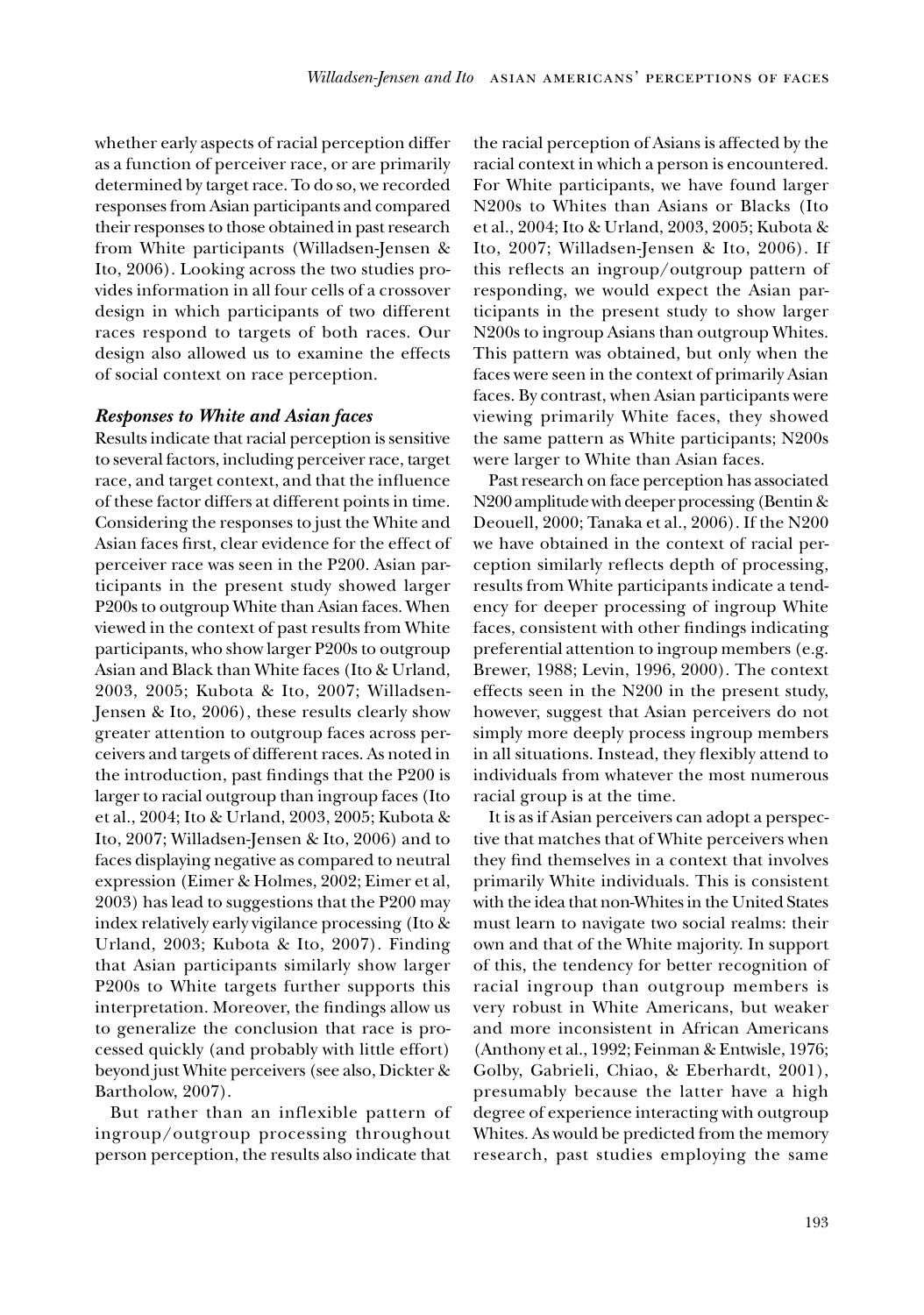context manipulation with White participants have failed to reveal context effects in the P200 or N200 (Ito & Urland, 2003, 2005; Willadsen-Jensen & Ito, 2006). This suggests that context alone is not sufficient to alter perceptions; it has effects only in certain participants. That our Asian participants would be facile at adopting different racial perspectives is supported by the high rate of contact they report with Whites. In fact, our participants reported more contact among high school friends, childhood neighbors, and current friends with outgroup Whites than ingroup Asians.

The effect of context on N200 responses occurred in response to a relatively subtle manipulation. The numerical composition of the faces differed, but we did not implement any specific contingencies based on these differences. Although the effect of context on racial perception has not been widely investigated, studies that have focused on the issue tend to examine the influence of longer-term context effects. For instance, Sangrigoli and colleagues recently showed the typical own-race memory advantage with Korean and French Caucasian participants (Sangrigoli, Pallier, Argenti, Ventureyra, & de Schonen, 2005). Of relevance to the present results, adults of Korean origin who were adopted into Francophone Caucasian families when they were between 3 and 9 years of age showed better memory for outgroup Caucasian than ingroup Korean faces. An own-race recognition advantage has been observed with children as young 3 months (Sangrigoli & de Schonen, 2004, see also Pezdek, Blandon-Gitlin, & Moore, 2003), well before the point at which the Korean children were adopted into Caucasian families. From this, Sangrigoli et al. assumed that the early life experiences of the Korean adoptees initially afforded them better expertise in recognizing ingroup Korean faces. That this advantage disappeared by adulthood demonstrates the long-term contextual influence of living among primarily Caucasians (see also, Bar-Haim, Ziv, Lamy, & Hodes, 2006). The present results expand on these findings by showing context effects in another domain (that of early racial perception) and that effects can be obtained with only short-term manipulations. Moreover, the present effects manifested very quickly in perception. The N200 peaked with a latency of 232 ms, indicating that differences in depth of processing which were sensitive to racial context likely occurred fairly implicitly as opposed to after explicit strategic consideration.

Offering converging evidence that early aspects of racial perception are affected by perceiver race, Dickter and Bartholow (2007) have recently reported that both White and Black participants show larger P200s to outgroup faces but larger N200s to ingroup faces. We, therefore, obtain the same pattern in the P200, but not the N200. Our evidence of a context effect in the N200 likely reflects differences in procedure, as Dickter and Bartholow did not employ a racial context manipulation. Together, the results from the two studies suggest that perceivers may typically differentiate between ingroup and outgroup members, but that non-White perceivers might also have the ability to respond in the same way that White perceivers do when they find themselves in a primarily White racial context.

The N400 has differentiated between familiar and unfamiliar faces (Bentin & Deouell, 2000; Eimer, 2000). Because individuals often have greater familiarity with ingroup than outgroup members, we might expect larger N400s to ingroup Asian faces in the present study. This was obtained when faces were seen in the context of primarily Asians, but when faces were seen in the context of primarily Whites, N400s did not differ to Whites and Asians. The lack of differences in the White context may be related to the effects of racial context obtained in the N200. Any tendency for familiarity with the ingroup to increase N400s to Asian faces may have been diluted by the majority of White faces in the White context block.

#### *Responses to racially ambiguous faces*

In addition to considering how racial group membership and context influences the perception of individuals whose race can be easily determined, we were also interested in exploring how Asian perceivers view racially ambiguous White-Asian faces. In studies involving White participants, we find that reactions to racially ambiguous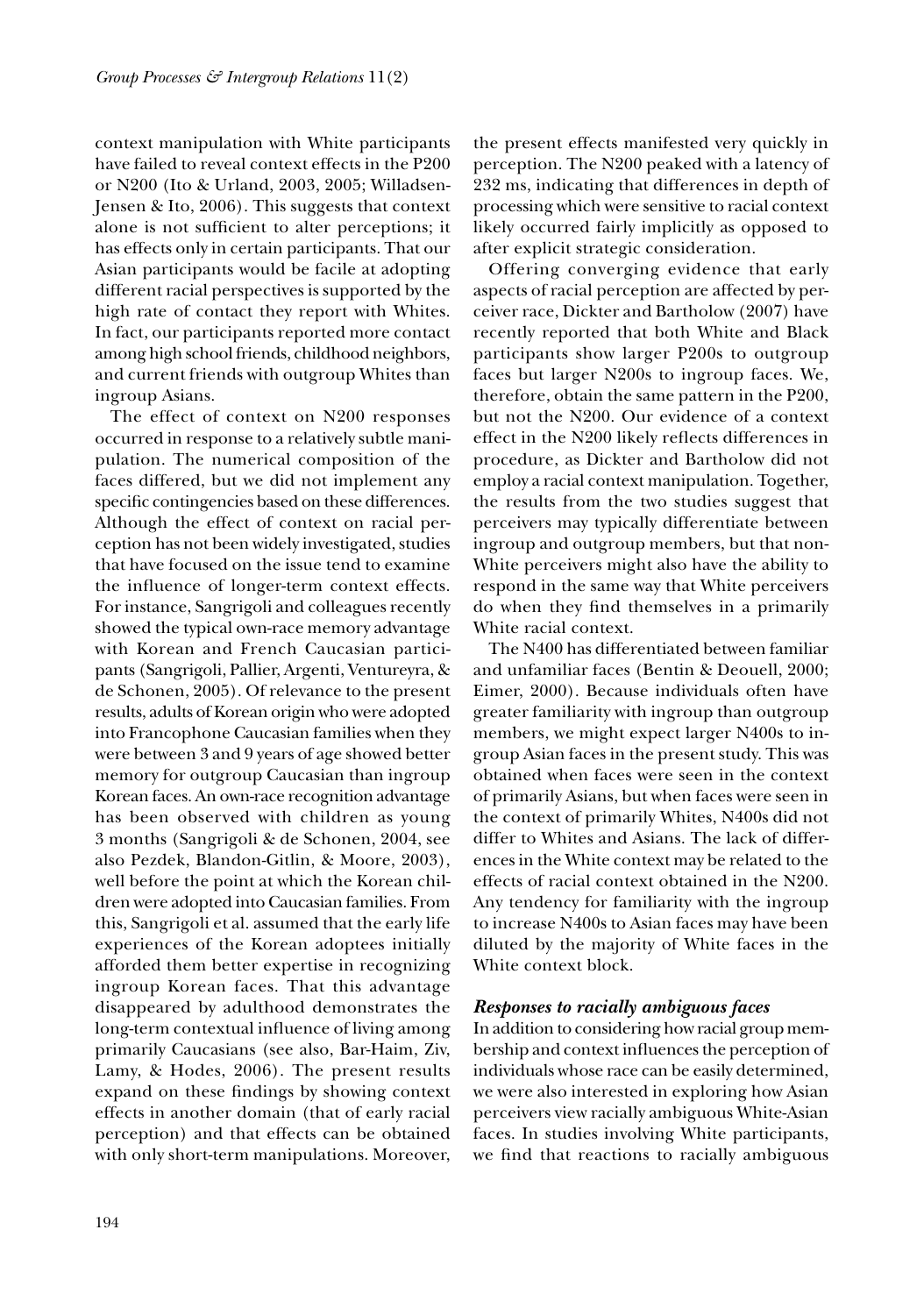faces are initially undifferentiated from those to ingroup White faces (Willadsen-Jensen & Ito, 2006). We have suggested that this reflects the coarseness of initial aspects of face processing. The racially ambiguous faces are a 50%–50% blend between two races, and if the type of processing that occurs within the first 200–300 ms after the onset of the face is less refined, differences between a 100% ingroup and 50% ingroup face may not be appreciated yet.

Replicating these past results, racially ambiguous faces elicited the same P200 response as ingroup Asian faces. In the N200 and N400, where context affected responses to the White and Asian faces, the pattern of differences in comparison to the racially ambiguous also changed with context. In the Asian context block, where N200s were larger to ingroup Asians than outgroup Whites, N200s were equally large to Asian and racially ambiguous faces. By contrast, in the White context block, where N200s were largest to outgroup White faces, N200s were equally large to White and racially ambiguous faces. Similarly, in the N400 in the Asian context block, N400s were equally large to ingroup Asian and the racially ambiguous faces. In the White context block, where N400s did not differ to the White and Asian faces, the racially ambiguous faces elicited responses that were indistinguishable from either. To the degree that Asian perceivers are able to shift their mode of processing to direct more attention to either Whites or Asians depending on context, the similarity in responses between the racially ambiguous faces and Asian as compared to White faces similarly changed. Context appeared to change the reference group for Asian perceivers. Ingroup Asians are normally the reference group, but in some situations (e.g. when lots of other Whites are being seen), Whites can become the reference group. Responses to racially ambiguous faces tend to match those of the reference group.

In our past research with White participants, although responses to the racially ambiguous faces did not differ from those to ingroup faces in the P200 and N200, they did differ from both ingroup and outgroup faces in the LPP and in self-reported categorization. Both effects were also obtained in the present study with Asian participants. This shows two things. First, although participants initially did not fully differentiate the racially ambiguous faces from Asian and White faces, the difference was appreciated as processing continued. Second, at the point in processing when the difference was appreciated, participants were fairly sensitive to the physical properties of the faces, showing a graded response in which racially ambiguous faces were responded to in a manner that was between the White and Asian faces, mirroring the objective composition of the faces.

The differentiation of the racially ambiguous faces from the Whites and Asians in self-reported categorization took the form for a contrast effects relative to the context race. This is not surprising given the ambiguity of the faces. Seeing faces from primarily one racial group may highlight the ways in which the racially ambiguous faces differ from that group. It is particularly interesting that this contrast effect only manifests in the explicit categorization responses, indicating that the type of comparative process that produced it emerged relatively late in processing, as participants were determining an explicit racial categorization. Of course, we did not give participants the option of specifying a racial group other than White or Asian. We did this primarily to simplify the categorization task, which was beneficial for the collection of the ERP data (e.g. because it allowed us to use a relatively short interstimulus interval, critical given the large number of pictures shown). It is possible that the contrast effect would be eliminated if participants were given different response options, such as a multiracial category, or even allowed to make open-ended responses. But we do not think this makes the present results uninteresting. We suspect that perceivers often approach the world using only a few racial categories. Tiger Woods, for instance, is often referred to as an African American golfer, despite actually being multiracial (he has described himself as Caucasian, Asian, African American, and Indian).

#### *Changes in racial perception across time*

One benefit of using ERPs to study social perception is the ability to measure different aspects of perception as they unfold online, over time.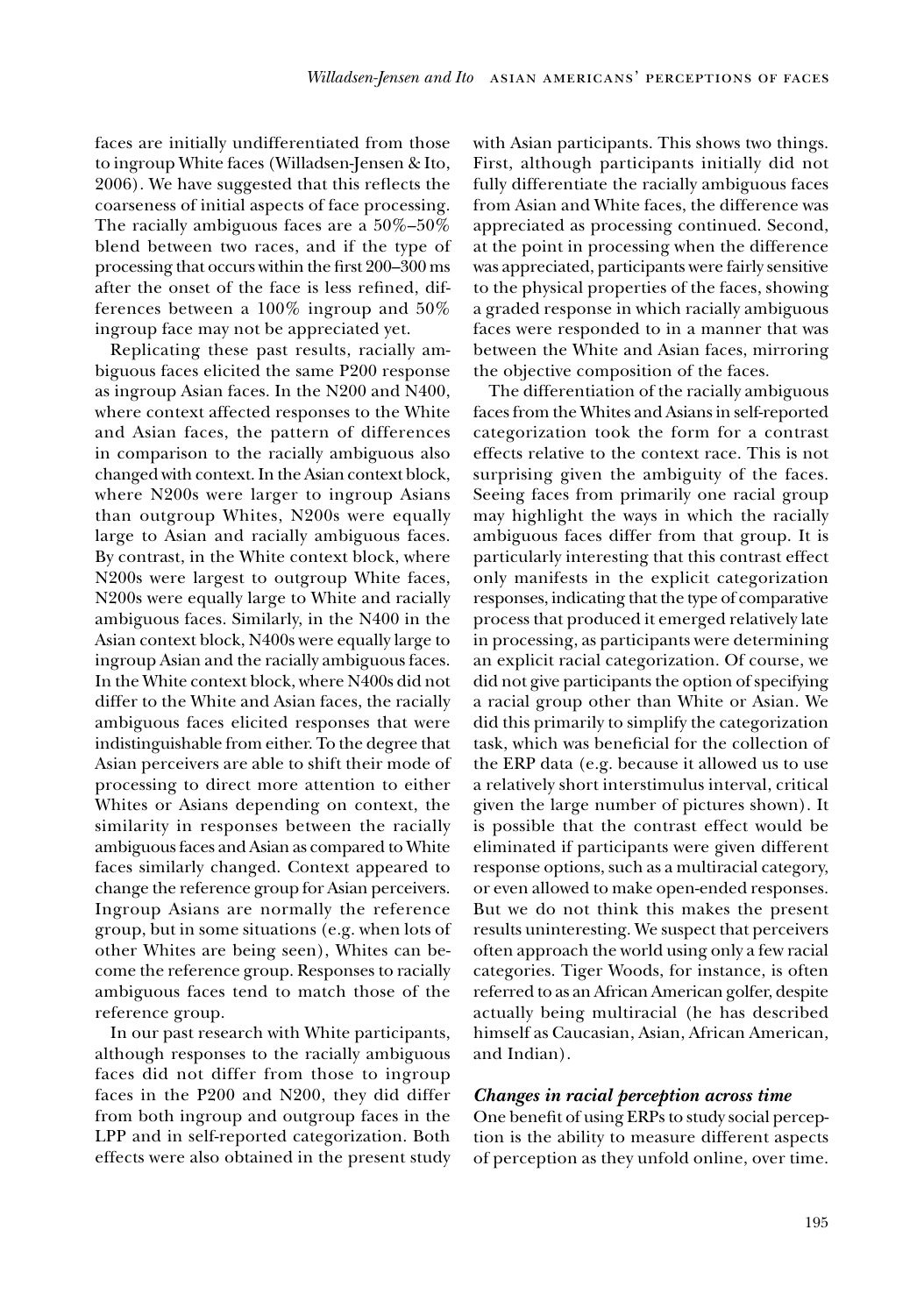This is an advantage over both behavioral measures, and other neuroscience measures such as functional magnetic resonance imaging, which have a much slower timecourse. Although perceivers may only become aware of the explicit outcome of social perception (e.g. the categorization of what race someone is), any single decision is likely to have been supported by a cascade of stages. Past research using ERPs to study social perception suggests that different ERP components are sensitive to somewhat different factors. The present results continue to support these distinctions, but more importantly, they demonstrate that several factors influence the racial perception of Asian perceivers at these different points in time.

We can consider the implication of the ordering of the obtained effects. The P200, which may be linked with vigilance in the context of social perception, was characterized by an ingroup/outgroup pattern of responses. It seems reasonable that vigilance processes would be influenced by features of the stimulus as well as chronic aspects of the perceiver which color their interpretation of external events. Although vigilance can also be influenced by context (consider how interpretations of the same event might differ in the light of day versus dark of night), context effects in the present study would require at least a rudimentary comparison between the present individual and the social category of individuals seen most frequently in that block of trials. This would likely take longer to manifest than a response dependent on only perceiver and/or target characteristics. Consistent with this, the context effects took slightly longer to occur, manifesting in the N200 and N400 (although they still occurred fairly quickly in the absolute sense). It is worth noting that although greater attention may be initially directed at outgroup members (as reflected in the P200), there is little need for continued vigilance in the present setting. Participants are sitting alone in a lab, and there is no potential for interaction between them and the individuals they are viewing. Other factors such as context likely have more opportunity to operate when personal safety concerns are low. Lastly, longer viewing of the faces gives participants greater opportunity to appreciate the specific composition of the racially ambiguous faces. Responses that more closely reflect the 50%–50% White-Asian composition of the racially ambiguous faces emerge after both the ingroup/outgroup and context effects, manifesting in the LPP and explicit self-reported categorization.

#### *Implications*

These results show that racial perception is clearly influenced by the perceivers' racial group membership, a conclusion not always obvious from past research because of a lack of variability in perceiver race. While perceivers of all races seem to very quickly attend to racial information, the way in which that information affects the direction of attention differs depending on one's race. Of equal importance, the results also show that racial perception can be affected by the racial context in which an individual is encountered. We think it particularly interesting that the context effects obtained in the N200 and N400 have not been observed in data collected from White participants (Ito & Urland, 2003, 2005; Willadsen-Jensen & Ito, 2006). Members of minority racial groups typically need to be fluent at interacting not only with their own culture but also the majority culture. By contrast, Whites may more often have the experience of being in the presence of primarily other Whites. Non-Whites may, therefore, have a foot in two worlds, and our results suggest that racial perception can fluidly change to accommodate these different experiences.

Considering racial perception as sensitive to different factors across time suggests the possibility of manipulations that selectively effect particular stages. That was demonstrated to some extent with the context manipulation having effects on only the N200 and N400. We might expect other dissociations. For instance, manipulations that affect a sense of threat may be more likely to have effects in the P200, whereas individuation manipulations might have their effects later, in the N200.

We were not able to measure other aspects of intergroup behavior in the present study, but the results we obtained likely have implications for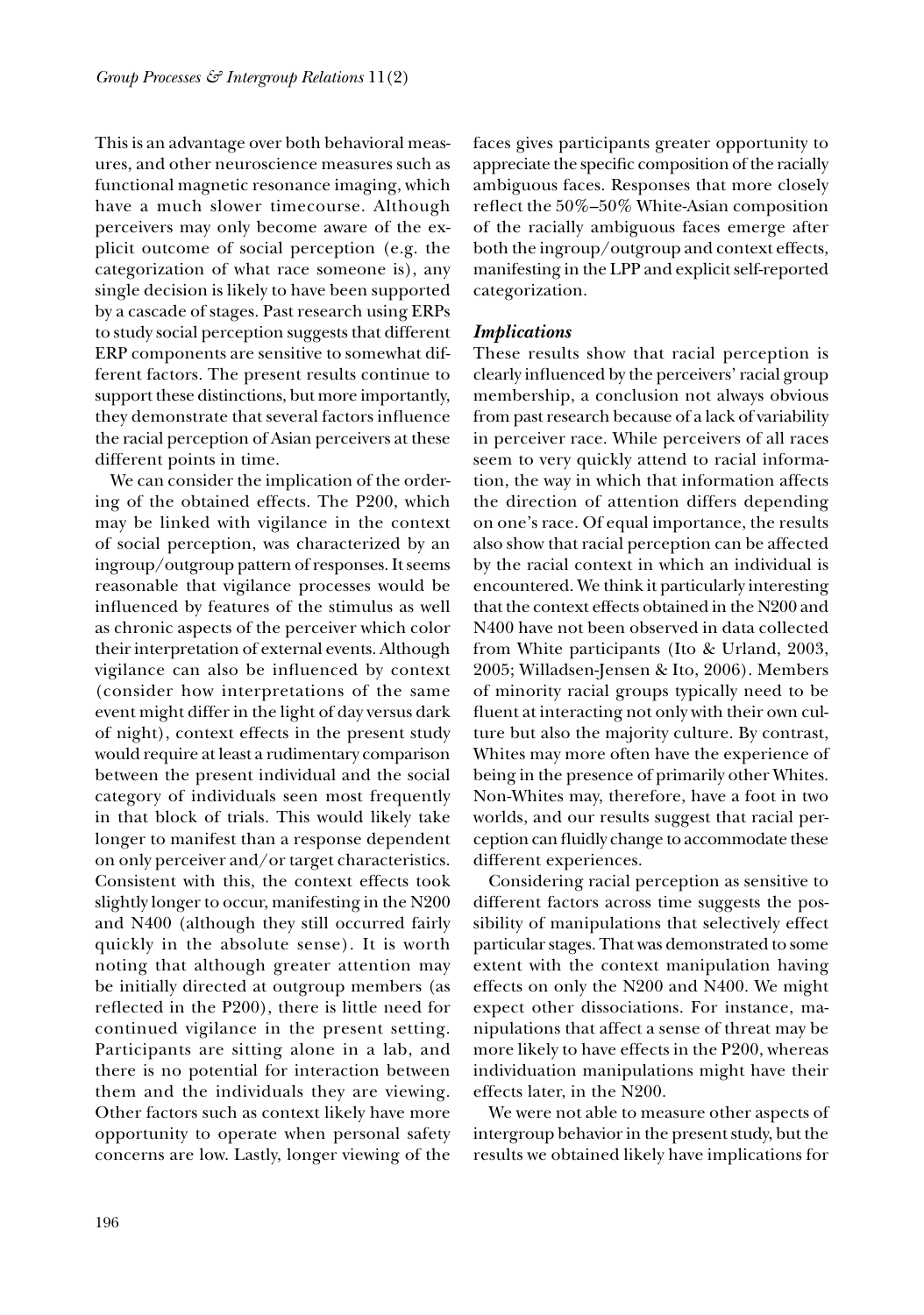intergroup behaviors. From a theoretical perspective, processes related to the identification and categorization of individuals into social groups is predicted to affect downstream processes, including the activation of beliefs, feelings, and behavioral intentions (Brewer, 1988; Fiske & Neuberg, 1990). Moreover, because attentional processes affect categorization (Medin & Schaffer, 1978; Smith & Zarate, 1992), categorybased differences in attention should affect intergroup behavior. Consistent with this, we have recently shown that individual differences in attention to ingroup and outgroup members predict implicit evaluative bias (Ito, Willadsen-Jensen, & Park, 2007). This study used an evaluative priming task in which Black and White face primes appeared before positive and negative words (cf. Fazio, Jackson, Dunton, & Williams, 1995). Individuals who showed larger differences in early attentional ERP responses to ingroup relative to outgroup primes also showed greater ingroup evaluative bias in their pattern of response latencies to the word stimuli.

Participants in Ito et al. (2007) were passively viewing the face primes. Thus, the individual variability in ERP responses reflects spontaneous differences in how people direct attention as a function of race, and shows that these differences contribute to the evaluative associations that are activated by those faces. We would expect the attentional differences observed in the present study to similarly relate to evaluative associations. Of interest, Ito et al. used a primarily White sample, and did not examine the role of contextual influences. If non-White participants are more sensitive to racial context, it would be particularly interesting to determine whether the influence of context on the early perceptual responses has concomitant effects on subsequent evaluative associations. Moreover, relations between the ERP and implicit evaluative bias effects were most consistently obtained in the N200. In line with the earlier discussion that ERPs afford an opportunity to selectively assess individual aspects of racial perception, these results suggest that individual differences related to depth of processing may play a bigger role in the activation of evaluative associations as

compared to other processes, such as vigilance. These questions have not yet been addressed, but the ability to assess them highlights the potential contribution of neuroscience measures in general and ERPs in particular to the study of intergroup behavior.

# **Notes**

- 1. In past research, we have also referred to the LPP as the P300. P300 is generally considered to be a more specific name, referring to a positivegoing component that tends to peak around 300 ms, and is sensitive to incongruities between the present stimulus and stimuli that precede it. LPP is a more general term referring to a positive-going potential that occurs relatively late in processing (e.g. several hundred ms after stimulus onset), and may be obtained in response to a range of manipulations. Although the potential we quantify in this study was elicited in a paradigm in which we manipulated the similarity between the present and preceding stimuli, we choose to use the more general LPP name in part to avoid confusion given the presence of the N400 component, which had a shorter latency than our LPP/P300.
- 2. The absence of race effects in the N100 replicates previous research (Willadsen-Jensen & Ito, 2006).
- 3. Because the scalp site factor did not interact in a theoretically important way with other factors, any significant effects that involved scalp site are footnoted.
- 4. A scalp site main effect emerged in the P200 analysis:  $F(2,38) = 14.53$ ,  $p < .001$ . P200s were larger at Pz ( $M = 5.56 \mu V$ ) than Cz ( $M = 4.25 \mu V$ ) or Fz  $(M = 3.23 \text{ }\mu\text{V})$ ,  $(Fs(1,19) = 18.23 \text{ and}$ 7.63, respectively, *p*s < .05). P200s were also significantly larger at Cz than Fz,  $(F(1,19) = 6.56)$ ,  $p < .05$ ). Following Jennings (1987), the sagittal effects were evaluated using a Greenhouse-Geisser correction, although uncorrected degrees of freedom are reported for ease.
- 5. The N200 analysis also showed a significant sagittal main effect  $(F(2,38) = 37.52, p < .0001)$ . N200s were significantly larger at Fz  $(M = -3.29 \text{ }\mu\text{V})$  and Cz  $(M = -2.91 \text{ }\mu\text{V})$  than Pz (*F*s(1,19) = 44.63 and 69.49, *p*s < .0001), respectively. N200s did not differ at Fz and  $Cz$ ( $F(1,19) = 1.38$ , ns).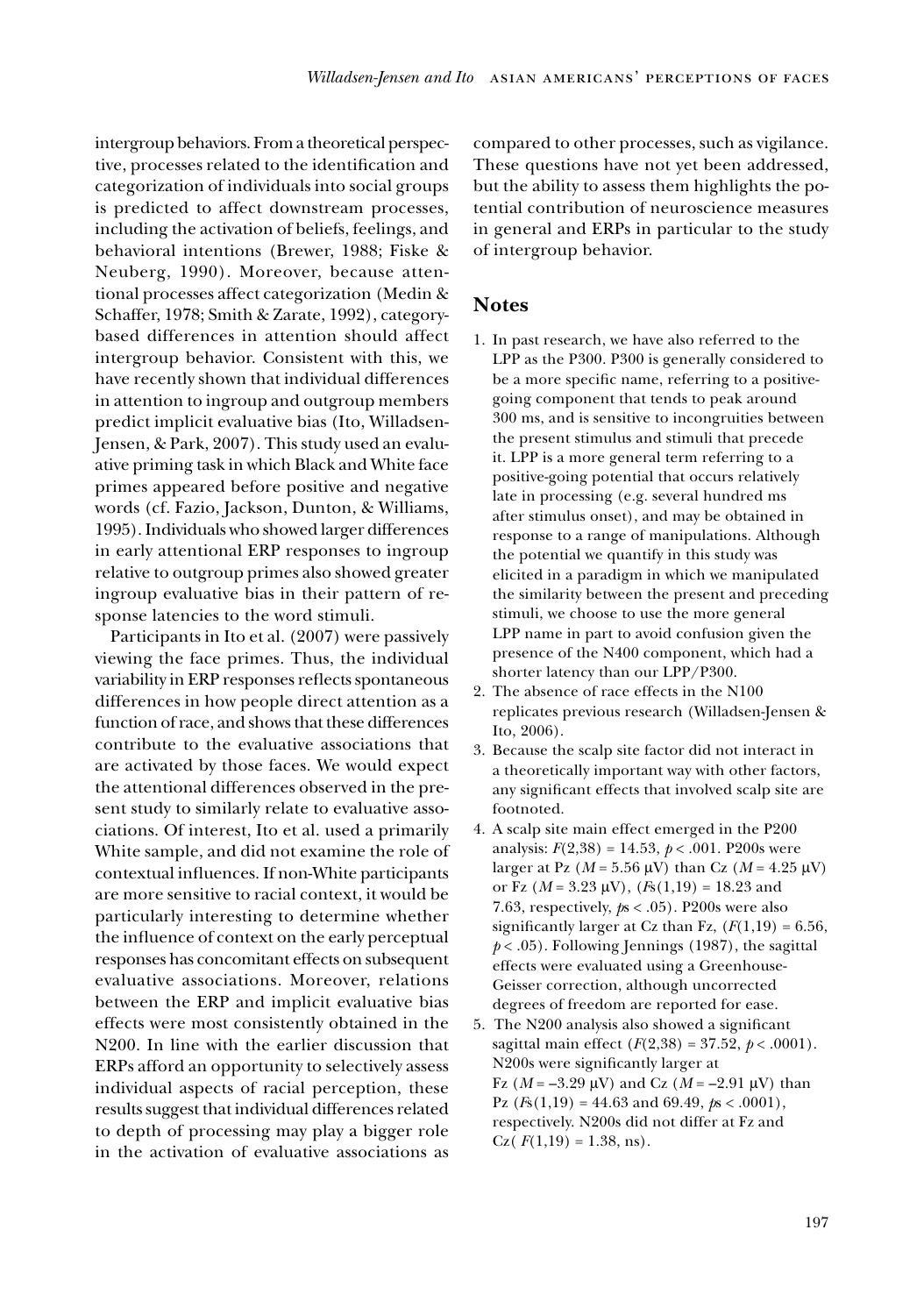- 6. In our past research with White participants (Willadsen-Jensen & Ito, 2006), results in the N400 were identical to those of the subsequently occurring LPP/P300.
- 7. There was also a theoretically uninformative significant main effect of Target Race ( $F(2,38)$ )  $= 4.95, p < .05$ ). LPPs were larger to the racially ambiguous faces ( $M = 8.60 \text{ }\mu\text{V}$ ) as compared to White  $(M = 7.02 \text{ }\mu\text{V})$  and Asian faces  $(M = 7.16 \text{ }\mu\text{V})$ ,  $(Fs(1,19) = 6.02 \text{ and } 6.35$ , *p*s < .05, respectively). Because the LPP is affected by context, this target race main effect simply reflects the fact that faces were seen in the context of White and Asian faces, which resulted in larger average amplitudes to targets that never appeared as the frequently presented context (i.e. the racially ambiguous faces). The sagittal main effect,  $(F(2,38) = 49.23, p < .0001)$ revealed that P300s were larger at Pz ( $M = 10.33 \mu V$ ) than Cz ( $M = 7.64 \mu V$ ), and at

Cz than Fz  $(M = 4.82 \text{ }\mu\text{V})$ ,  $(Fs(1,19) = 32.82 \text{ and}$ 35.56,  $ps < .0001$ ).

8. For three of the participants, explicit categorization data were not recorded because they did not follow the instructions to indicate their responses on the keypad. Their data were included in the ERP analyses, but not in the categorization analyses.

# **Acknowledgement**

This research was supported by National Institute of Mental Health grant R01 MH071257 to Tiffany A. Ito. We are grateful to the CU Stereotyping and Prejudice lab and Jordan Wood for comments on earlier versions of this work.

# **References**

- Anthony, T., Copper, C., & Mullen, B. (1992). Cross-racial facial identification: A social cognitive integration. *Personality and Social Psychology Bulletin, 18*, 296–301.
- Bar-Haim, Y., Ziv, T., Lamy, D., & Hodes, R. M. (2006). Nature and nurture in own-race face processing. *Psychological Science, 17*, 159–163.
- Bentin, S., & Deouell, L.Y. (2000). Structural encoding and identification in face processing: ERP evidence for separate mechanisms. *Cognitive Neuropsychology, 17*, 35–54.
- Bodenhausen, G. V., & Macrae, C. N. (1998). Stereotype activation and inhibition. *Advances in Social Cognition, 11,* 1–52.

Brewer, M. B. (1988). A dual process model of impression formation. *Advances in Social Cognition, 1,* 1–36.

- Buckhout, R., & Regan, S. (1988). Explorations in research on the other-race effect in face recognition. In M. M. Gruneberg, P. E. Morris, & R. N. Sykes (Eds.), *Practical aspects of memory: Current research and issues: Vol. 1. Memory in everyday life* (pp. 40–46). Oxford, UK: Wiley.
- Cacioppo, J. T., Crites, S. L., Jr., Berntson, G. G., & Coles, M. G. H. (1993). If attitudes affect how stimuli are processed, should they not affect the event-related brain potential? *Psychological Science, 4*, 108–112.
- Chance, J. E., & Goldstein, A. G. (1981). Depth of processing in response to own- and other-race faces. *Personality and Social Psychology Bulletin, 7,* 475–480.
- Chiroro, P., & Valentine, T. (1995). An investigation of the contact hypothesis of the own-race bias in face recognition. *Quarterly Journal of Experimental Psychology, 48A,* 879–894.
- Corneille, O., Huart, J., Becquart, E., & Brédart, S. (2004) When memory shifts toward more typical category exemplars: Accentuation effects in the recollection of ethnically ambiguous faces. *Journal of Personality and Social Psychology, 86*, 236–250.
- Dickter, C. L., & Bartholow, B. D. (2007). Racial ingroup and outgroup attention biases revealed by event-related brain potentials. *Social, Cognitive, and Affective Neuroscience, 2*, 189–198*.*
- Donchin, E. (1981). Surprise!…Surprise? *Psychophysiology, 18*, 493–513.
- Eberhardt, J., Dasgupta, N., & Banaszynski, T. L. (2003). Believing is seeing: The effects of racial labels and implicit beliefs on face perception. *Personality and Social Psychology Bulletin, 29*, 360–370.
- Eimer, M. (2000). Event-related brain potentials distinguish recognition. *Clinical Neurophysiology, 111,* 694–705.
- Eimer, M., & Holmes, A. (2002). An ERP study on the time course of emotional face processing. *NeuroReport, 13*, 427–431.
- Eimer, M., & Holmes, A., & McGlone, F. (2003). The role of spatial attention in the processing of facial expression: An ERP study of rapid brain responses to six basic emotions. *Cognitive, Affective, and Behavioral Neuroscience, 3*, 97–110.
- Fazio, R. H., Jackson, J. R., Dunton, B. C., & Williams, C. J. (1995). Variability in automatic activation as an unobtrusive measure of racial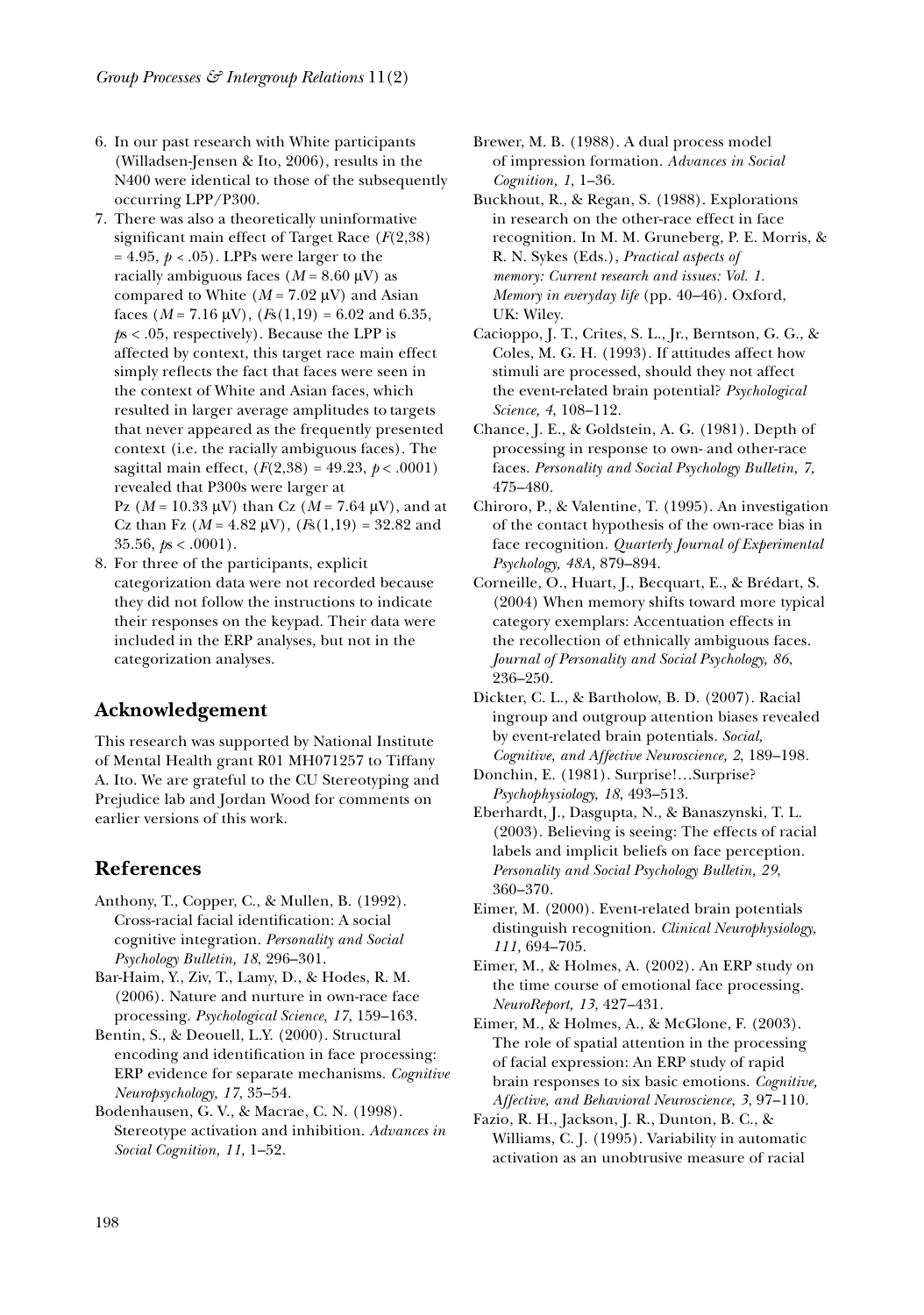attitudes: A bona fide pipeline? *Journal of Personality and Social Psychology, 69*, 1013–1027.

Feinman, S., & Entwisle, D. R. (1976). Children's ability to recognize other children's faces. *Child Development*, *47*, 506–510.

Fiske, S. T., & Neuberg, S. L. (1990). A continuum of impression formation, from category - based to individuating processes: Influences of information and motivation on attention and interpretation. *Advances in Experimental Social Psychology, 23*, 1–73.

Golby, A.J., Gabrieli, J.D.E., Chiao, J.Y., & Eberhardt, J.L. (2001). Differential responses in the fusiform region to same-race and other-race faces. Nature Neuroscience, 4, 845–850.

Goldstein, A. G., & Chance, J. E. (1980). Memory for faces and schema theory. *Journal of Psychology, 105*, 47–59.

Hillyard, S. A., & Munte, T.F. (1984). Selective attention to color and location: An analysis with event-related brain potentials. *Perception and Psychophysics, 36*, 185–198.

Ito, T. A., Larsen, J. T., Smith, N. K., & Cacioppo, J. T. (1998). Negative information weighs more heavily on the brain: The negativity bias in evaluative categorizations. *Journal of Personality and Social Psychology, 75*, 887–900.

Ito, T. A., Thompson, E., & Cacioppo, J. T. (2004). Tracking the timecourse of social perception: The effects of racial cues on event-related brain potentials. *Personality and Social Psychology Bulletin, 30,* 1267–1280.

Ito, T. A., & Urland, G. R. (2003). Race and gender on the brain: Electrocortical measures of attention to race and gender of multiply categorizable individuals. *Journal of Personality and Social Psychology, 85*, 616–626.

Ito, T. A., & Urland, G. R.  $(2005)$ . The influence of processing objectives on the perception of faces: An ERP study of race and gender perception. *Cognitive, Affective, and Behavioral Neuroscience, 5*, 21–36.

Ito, T.A., Willadsen-Jensen, E. C., & Park, P. (2007). *From perception to evaluation: Early attention and automatic activation of bias to racially ambiguous faces.* Manuscript under review.

Jennings, J.R. (1987). Editorial policy on analyses of variance with repeated measures. *Psychophysiology, 24*, 474–478.

Karylowski, J. J., Motes, M. A., Curry, D., & Van Liempd, D. (2002). 'In what font color is Bill Cosby's name written?': Automatic racial categorization in a Stroop task. *North American Journal of Psychology, 4*, 1–12.

Kubota, J. T., & Ito, T. A. (2007). Multiple cues in social perception: The time course of processing race and facial expression. *Journal of Experimental Social Psychology, 43*, 738–752*.* 

Levin, D. T. (1996). Classification of faces by race: The structure of face categories. *Journal of Experimental Psychology: Learning, Memory, and Cognition, 22*, 1364–1382.

Levin, D. T. (2000). Race as a visual feature: Using visual search and perceptual discrimination tasks to understand face categories and the crossrace recognition deficit. *Journal of Experimental Psychology: General, 129*, 559–574.

Luck. S. J., & Hillyard, S. A. (1994). Electrophysiological correlates of feature analysis during visual search. *Psychophysiology, 31*, 291–308.

MacLin, O. H., & Malpass, R. S. (2001). Racial categorization of faces: The ambiguous race face effect. *Psychology, Public Policy and Law, 7*, 98–118.

Malpass, R. S., & Kravitz, J. (1969). Recognition for faces of own and other race. *Journal of Personality and Social Psychology, 13*, 330–334.

Medin, D. L., & Schaffer, M. M. (1978). Context theory of classification learning. *Psychological Review, 85*, 207–238.

Ng, W.-J, & Lindsay, R. C. L. (1994). Cross-race facial recognition: Failure of the contact hypothesis. *Journal of Cross-Cultural Psychology. 25,* 217–232.

Pezdek, K., Blandon-Gitlin, I., & Moore, C. (2003). Children's face recognition memory: More evidence for the cross-race effect. *Journal of Applied Psychology, 88,* 760–763.

Rhodes, G., Brennan, S., & Carey, S. (1987). Identification and ratings of caricatures: Implications for mental representations of faces. *Cognitive Psychology, 19*, 473–497.

Ritter, W., Simson, R., & Vaughan, H. G. (1983). Event-related potential correlates of two stages of information processing in physical and semantic discrimination trials. *Psychophysiology, 20*, 168–179.

Sangrigoli, S., & de Schonen, S. (2004). Effect of visual experience on face processing: A developmental study of inversion and nonnative effects. *Developmental Science, 7,* 74–87.

Sangrigoli, S., Pallier, C., Argenti, A. M., Ventureyra, V.A.G., & de Schonen, S. (2005). Reversibility of the other-race effect in face recognition during childhood. *Psychological Science, 16*, 440–444.

Sekaquaptewa, D., Waldman, A., & Thompson, M. (2007). Solo status and self-construal: Being